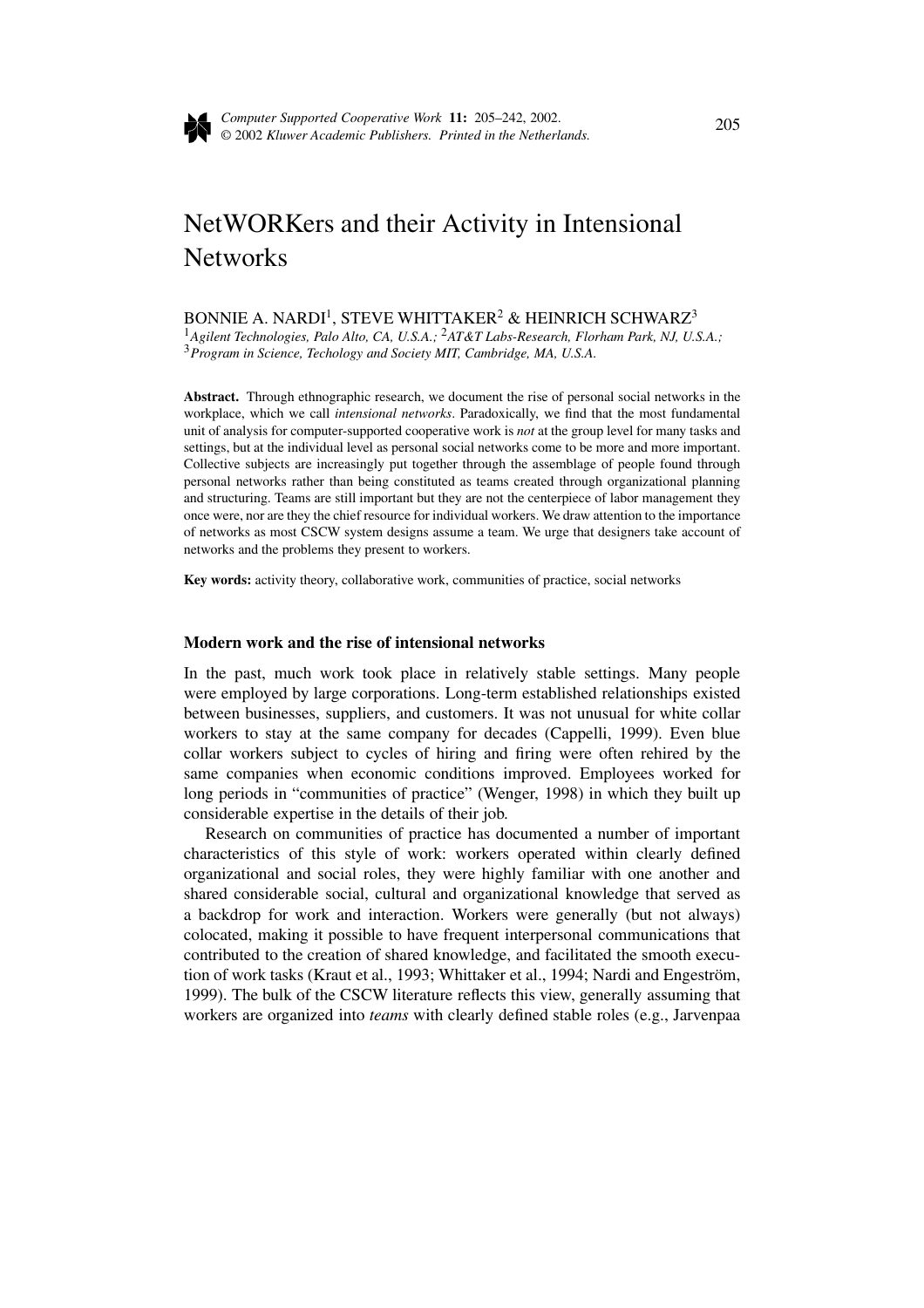and Leidner, 1999; Mark et al., 1999; Gutwin and Greenberg, 2000; Olson and Olson, 2000). The aim of technology has been to provide support at the team level, as indicated by the large number of tools designed to support work within a single organization, such as Lotus Notes, and the interest in workflow (Winograd and Flores, 1986; Malone et al., 1989; Nutt, 1996), both of which presuppose a stable organizational backdrop and predictable structure to workplace interactions.

As recent management literature has documented, however, these working conditions are rapidly becoming obsolete (Jacoby, 1991; Oravec, 1996; Bishop, 1999, Cappelli, 1999). Many companies are downsizing, reducing layers of management, and automating routine jobs. There is an increased focus on business relationships *between* companies (Ancona and Caldwell, 1988). New kinds of alliances are being formed between businesses, suppliers and customers (Nohria and Eccles, 1992; Wildeman, 1998). Relationships *outside* the organization such as those with government and the press are increasingly critical to many businesses. Within organizations, constant reorganizations mean workers' responsibilities, colleagues, and reporting relationships change frequently. On the technology front, there have been massive increases in the uptake of communications technologies such as email, voicemail, instant messaging, fax, pagers, and cellular telephones, as well as personal digital assistants. These technologies have led to changes in established work-based communication practices (Markus, 1987, 1994; Sproull and Kiesler, 1991; Nardi et al., 2000).

One consequence of these organizational and technical changes is that many corporations operate in an increasingly distributed manner, with workers, contractors, consultants and important contacts such as those in the press located in different parts of the country or across the globe. Companies are also experimenting with outsourcing functions; job roles that were previously handled internally are now organizationally and geographically separate from the company. In this paper, we hope to provide a developmental expansion for CSCW research and development by focusing attention on the many social forms in the workplace that are not strictly team-based.

# **Intensional networks**

While there has been much high level description of the consequences of new styles of working (Nohria and Eccles, 1992; Castells, 1996; Oravec, 1996; Lloyd and Boyle, 1998), we know of few attempts to carry out "on the ground" analyses of the consequences of these new styles (although important contributions have been made by Smith, 1994; Engeström, Engeström and Vähäaho, 1999; Østerlund, 1996; papers in this issue). This paper presents a study of worker's reactions to, and strategies for, dealing with the new demands of the workplace. We present our research on *intensional networks* from a study of collaboration across organizational boundaries. We argue that the creation, maintenance, and activation of personal social networks – what we call netWORK – requires deliberate,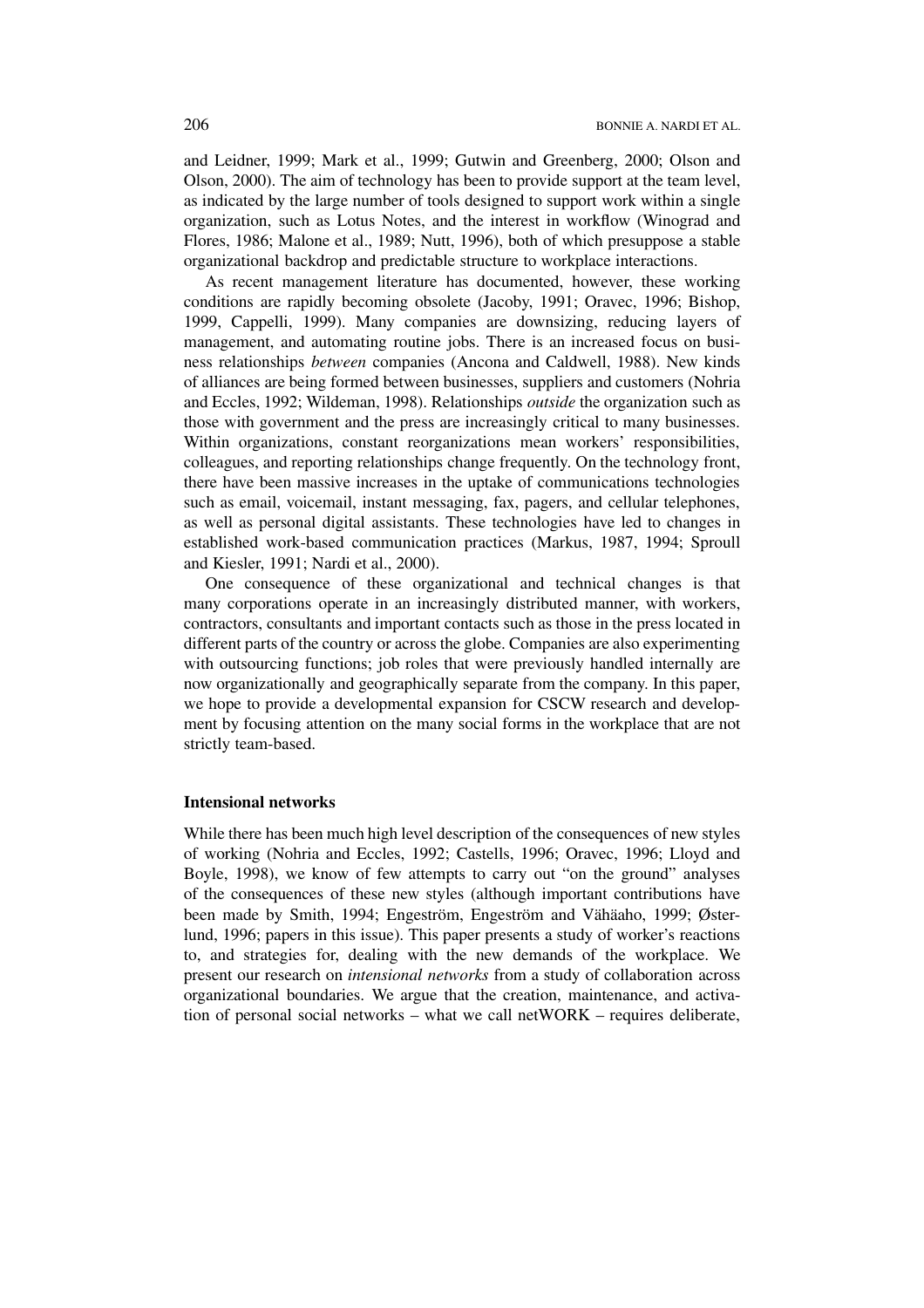careful work for today's workers. At present, netWORK is a kind of hidden work unaccounted for in theory and practice. The "netWORKers" we studied were encountering many of the new workplace problems and conditions described above.

New economic conditions and ways of working require that we expand our theories. A core concept in activity theory is the subject. The unproblematic assumption of a subject works well in classical activity theory which took the perspective of the individual (Leont'ev, 1974). However, if we want to study joint activity, which is essential for understanding the networked nature of today's workplace, the development of a *collective subject* is important. It has probably been pertinent all along to study collective subjects, but current conditions make this omission even more obvious. It is time to ask questions such as: How and why do people get together for collective activity? How do people find and communicate with one another for purposes of joint work? Can we rely on notions of "teams" and "communities of practice" to understand collectivities in today's workplace? Our data suggest that these concepts are insufficient to account for important forms of collective activity in the modern workplace. In this paper we document the ways people create, maintain and activate intensional networks as a key part of the process of developing a collective subject in many workplace settings.<sup>1</sup>

We were led to intensional networks through our investigation of crossorganizational collaborations such as those a worker might have with customers, vendors, contractors, consultants, business alliance partners, and workers in other parts of an organization. Intensional networks are the personal social networks workers draw from and collaborate with to get work done. We will argue that it is increasingly common for workers to replace the organizational backdrop and predetermined roles of old style corporate working with their own assemblages of people who come together to collaborate for short or long periods. These assemblages are recruited to meet the needs of the current particular work project. Once joint work is completed, the network has some persistence: the shared experience of the joint work serves to establish relationships that may form the basis for future joint work. This style of work has long been common in the building trades and in Hollywood productions. What is new is that it is rapidly permeating corporate life.

Intensional networks exhibit aspects of both *emergence*, being called into existence to accomplish some particular work, and *history*, drawing on known relationships and shared experience. Intensional networks are not stable in the sense of actor-network theory (see Engeström and Escalante, 1996), nor are they completely extemporized. In this paper, we document the intensional networks we observed in a number of very different workplaces. We describe how intensional networks are always in an ongoing process of constitution through acts of *remembering* and *communicating*.

We chose the term *intensional* to reflect the effort and deliberateness with which people construct and manage personal networks. The spelling of the term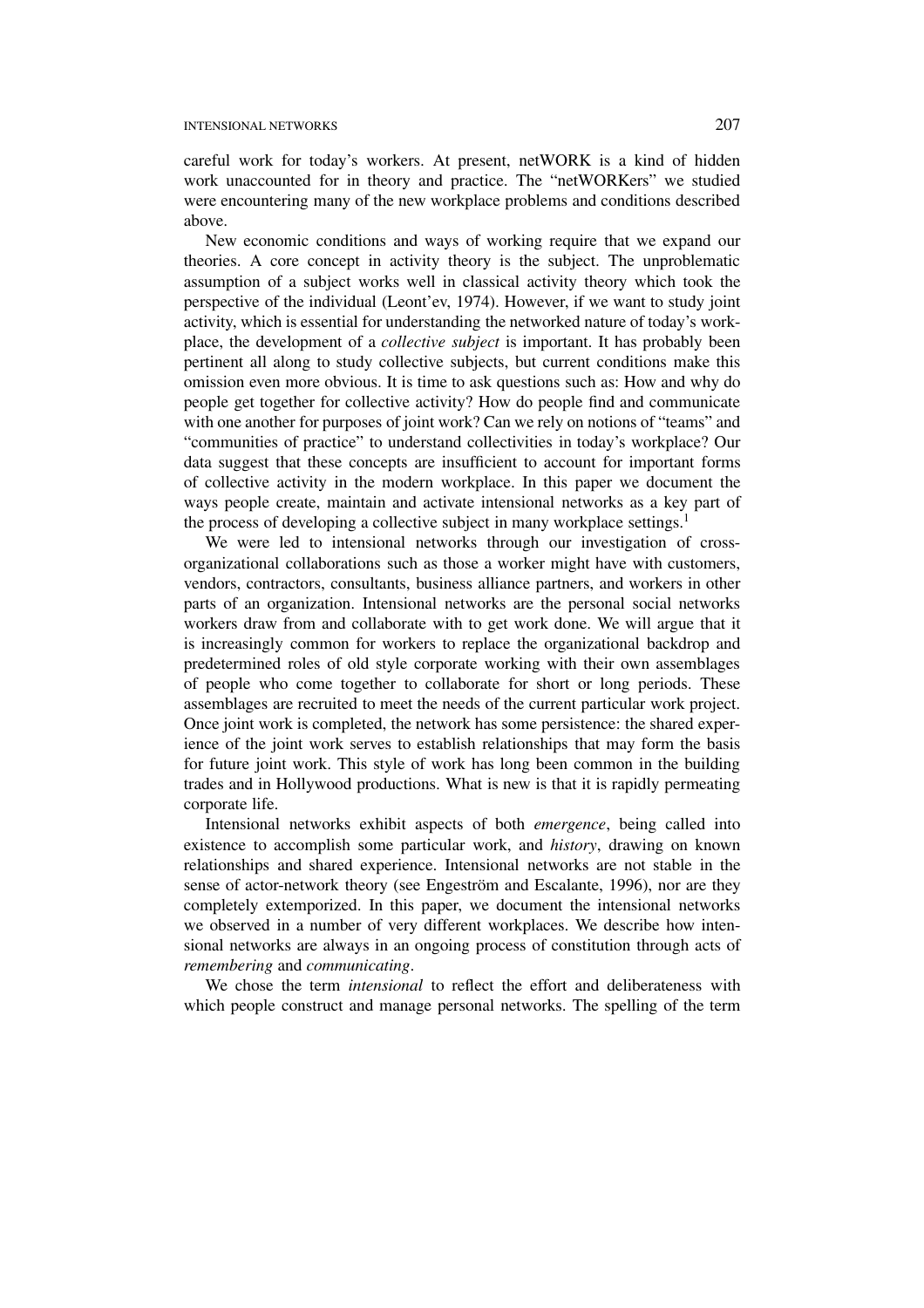is intended to suggest a kind of tension and stress in the network. We found that workers experience stresses such as remembering who is in the network, knowing what people in the network are currently doing and where they are located, and making careful choices from among many media to communicate effectively with their contacts. At the same time, "intensional" also suggests a "tensile strength" in network activity; we found our informants endlessly resourceful and energetic in their everyday collaborative activities within their networks.

Finally, our term resonates with intensional logic which develops a framework and semantics for describing a system of many "possible worlds" or "versions" (Schraefel, 1997). A social network is a complex, dynamic system in which, at any given time, various versions of the network exist in different instantiations. Part of the network may be actively embodied through intense communications as a major project is underway. Other parts of the network are instantiated differently, through less intense communications as well as acts of remembering. These instantiations, or *extensions*, of the network vary according to context-dependent dimensions. The dynamics of networks are necessary to understanding their flexibility and strength as crucial resources for today's workers. We will give many examples of the fluid "versioning" of networks in the empirical sections of the paper.

Our study documents the difficulties presented by the new ways of working. As we listened to people talk about working across organizational boundaries, we heard a great deal about the problems of recruiting labor or alliance partners, establishing working relationships, and choosing communication media to facilitate the delicate and constant tasks of communication. It became clear to us that the work behind the constitution of a collective subject for the accomplishment of joint work is an important activity in its own right.

A network is not a collective subject. A network is an important source of labor for the formation of a collective subject. Our goal is to investigate the problem of how people come together for joint work, that is, how the personnel for a collective subject find one another and establish relationships so they can collaborate. Because so much effort goes into simply creating and maintaining the network itself, we believe understanding how collective subjects are formed entails understanding how personal social networks function in today's workplace. We advocate that proposals for CSCW technologies consider the fundamentally networked nature of relationships in the workplace, relationships that go far beyond a simple notion of teams with fixed organizational roles.

We contrast our accounts of intensional networks to activity theory accounts that investigate "knots" (Engeström et al., 1999) and coalitions (Zager, 2002, this issue). We also analyze work on communities of practice (Wenger, 1998), actor network theory (Law and Callon, 1992; Latour, 1996), and sociological accounts of strong and weak ties (Granovetter, 1973).<sup>2</sup>

Another reason intensional networks interest us is that they belie what we call the "rhetoric of virtuality." This rhetoric locates workers in "virtual" or "ad hoc" teams in "cyberorganizations*.*" Thought takes place in "distributed minds" through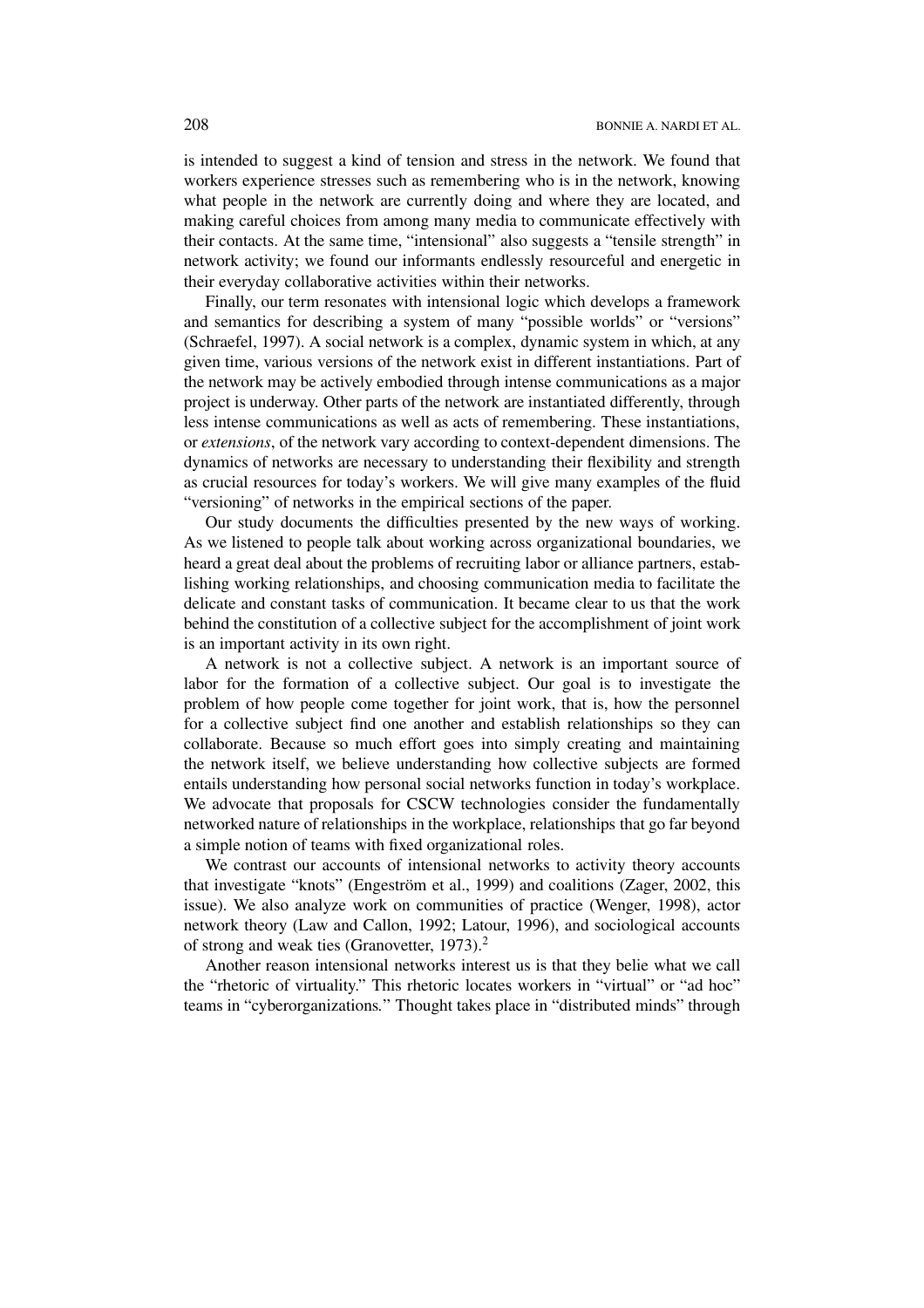a "collective intelligence" in "sentient organizations." "Distributed leadership" enables the smooth function of "self-healing systems." (See for example, Fisher and Fisher, 1998; Lloyd and Boyle, 1998, as well as countless articles in the mass media). Peter Russell (quoted in Lloyd and Boyle, 1998) put the matter vividly: "As worldwide communication capabilities become increasingly complex, society is beginning to look more like a planetary nervous system. The global brain is being activated *...* No longer will we perceive ourselves as isolated individuals; we will know ourselves to be part of *...* the nerve cells of an awakening global brain."

Terms such as *virtual* and *cyber* mask important realities in the workplace (Schwarz, Nardi and Whittaker, 1999). Much has been written about the virtual corporation, but there has been little study of the additional burdens that "being virtual" demand. People do not magically come together "virtually," in friction free interaction smoothly mediated by technology, to collaborate. A great deal of human communicative work is involved in bringing people together to make collaboration possible. The rhetoric of virtuality involves a process of "deletion" in which real people are "deleted" as work is described as invisibly distributed in a "system," and intelligence is no where in particular, certainly not in the minds and hands of specific workers. (See Star (1989) on "deletion," i.e., the use of rhetorically charged words that hide complex realities.) We will try to bring to life the nitty-gritty of actual people pursuing joint work in everyday situations to counter some of the effects of the rhetoric of virtuality and to illustrate some of the new challenges that virtuality brings to the workplace.

Activity theory is especially well-suited to this goal. One of the strengths of activity theory is that it posits a sentient subject engaging in conscious actions attributable to specific objects (see Kuutti, 1996). The rhetoric of virtuality nullifies the aware subject, denying place, body, intention, history, struggle, and effort. As we will see in informants' descriptions of their work, people are just as engaged in human struggles and enmeshed in their histories and intentions as ever.

# **The netWORK study**

NetWORK is our term for establishing and managing relationships with the wider world – customers, clients, colleagues, vendors, outsourced service providers, alliance partners in other companies, venture capitalists, funding agencies, the press, strategic peers, in-house experts such as legal and human relations staff, and contractors and consultants. In our study we found that netWORKers rely heavily on their own personal social networks as they seek to get work done in today's world of organizational boundary crossing. Our investigation is an on the ground look at the "network society" described by Castells (1996). The aim of our research is to better understand new organizational forms and demands, in order to design technologies that address problems and gaps arising from new ways of working.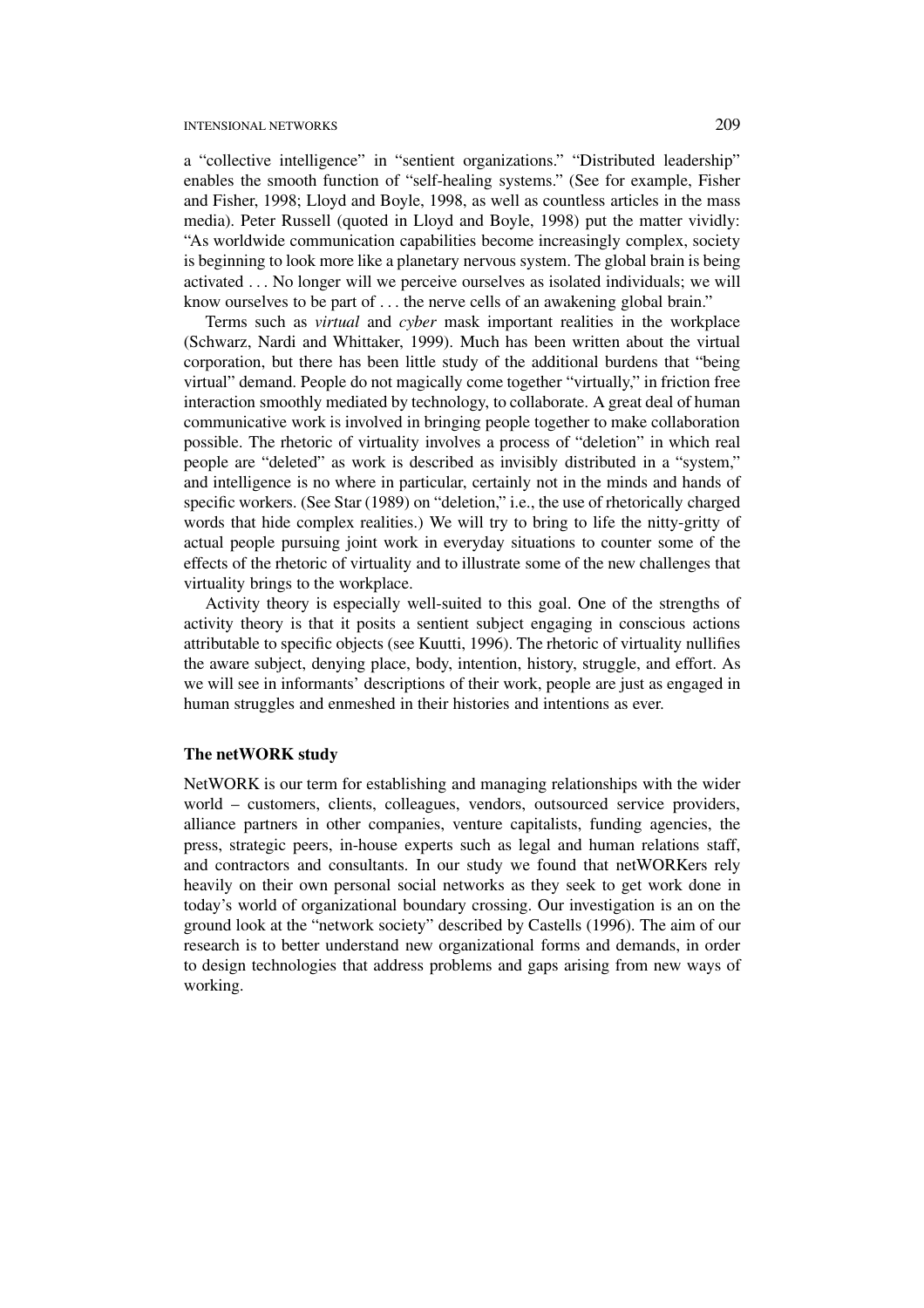| Informant: size of Area<br>organization |                          | Function                       | Job activities                             |
|-----------------------------------------|--------------------------|--------------------------------|--------------------------------------------|
| <b>Ed.</b> 1                            | Mass media: Internet     | Production; design; management | Project coordination, animation design     |
| Ella, 1                                 | Non-profit               | Organization                   | Consulting; planning, facilitating         |
| Jay, 2                                  | Multimedia; Internet     | Design; production             | Web design, T-shirt design                 |
| Kathy, 1                                | High tech                | Marketing; communications      | Consulting; strategic planning             |
| Lynn, $1$                               | Law                      | Public defense                 | Try/research appeals cases                 |
| Nora. 1                                 | High tech                | Public relations               | Consulting; press contacts                 |
| Joe, 20                                 | High tech                | Development; management        | Develop intranets, extranets, web sites    |
| Laura, 25                               | High tech                | Executive management           | Manage employees, planning, selling        |
| MediaMax, 12                            | Multimedia: Internet     |                                |                                            |
| Ashley                                  | $\blacksquare$           | Production management          | Co-owner; managing, budgeting, planning    |
| Gary                                    |                          | Executive management           | Co-owner; managing, selling, planning      |
| Rachel                                  | Ħ                        | Production                     | Project management, client contacts        |
| Jeff                                    | $\mathbf{a}$             | Design, development            | Design, programming                        |
| CreativePix, 20                         | Mass media: Internet     |                                |                                            |
| David                                   |                          | Production; management         | Founder, creative director, directing      |
| Greg                                    | $\blacksquare$           | Production, design             | Creative director, drawing, animation      |
| Jill                                    | Ħ                        | Management                     | Managing, selling, strategic planning      |
| Insight, 700                            | <b>Internet</b>          |                                |                                            |
| Emma                                    | $\blacksquare$           | Management, design             | Manage designers, developers, planning     |
| <b>Jane</b>                             | $\blacksquare$           | Management, strategy           | Business development, outside contacts     |
| TelCo, 100,000+                         | <b>Telecommunication</b> |                                |                                            |
| Carl                                    | $\ddot{\phantom{a}}$     | Public relations               | Press contact and releases, event planning |
| Dale                                    | $\mathbf{u}$             | Secretarial                    | Clipping, vouchers, secretarial            |
| <b>Barry</b>                            | $\mathbf{u}$             | Management, public relations   | Internet marketing; managing               |
| Alan                                    |                          | Management, tech transfer      | Managing, identify market opportunities    |
| Wanda                                   | $\mathbf{H}$             | Tech transfer                  | Identify market opportunities, facilitate  |
|                                         |                          |                                | communication                              |

*Table I.* Study participants. All names are pseudonyms. Names in bold are study particapants quoted in the paper

We carried out in-depth interviews and observations in a small representative sample of people who work across organizational boundaries. All of these people were experienced users of a variety of technologies. We interviewed twenty-two workers in twelve organizations. In four organizations, we studied two or more workers; the rest were single individuals from various organizations (see Table I). We audiotaped conversations in informants' workplaces and observed them at work in some cases. People in our sample included public relations specialists who work with the mass media, an executive who transfers technology across corporate boundaries, an attorney who appeals life sentence cases, graphic artists, Web designers, a non-profit consultant, small business owners, executives at an Internet company, a secretary, and others. Some of the people in our sample were independent contractors or consultants, some worked for a very large company, some for a medium size company, and some for small companies of fewer than 100 people.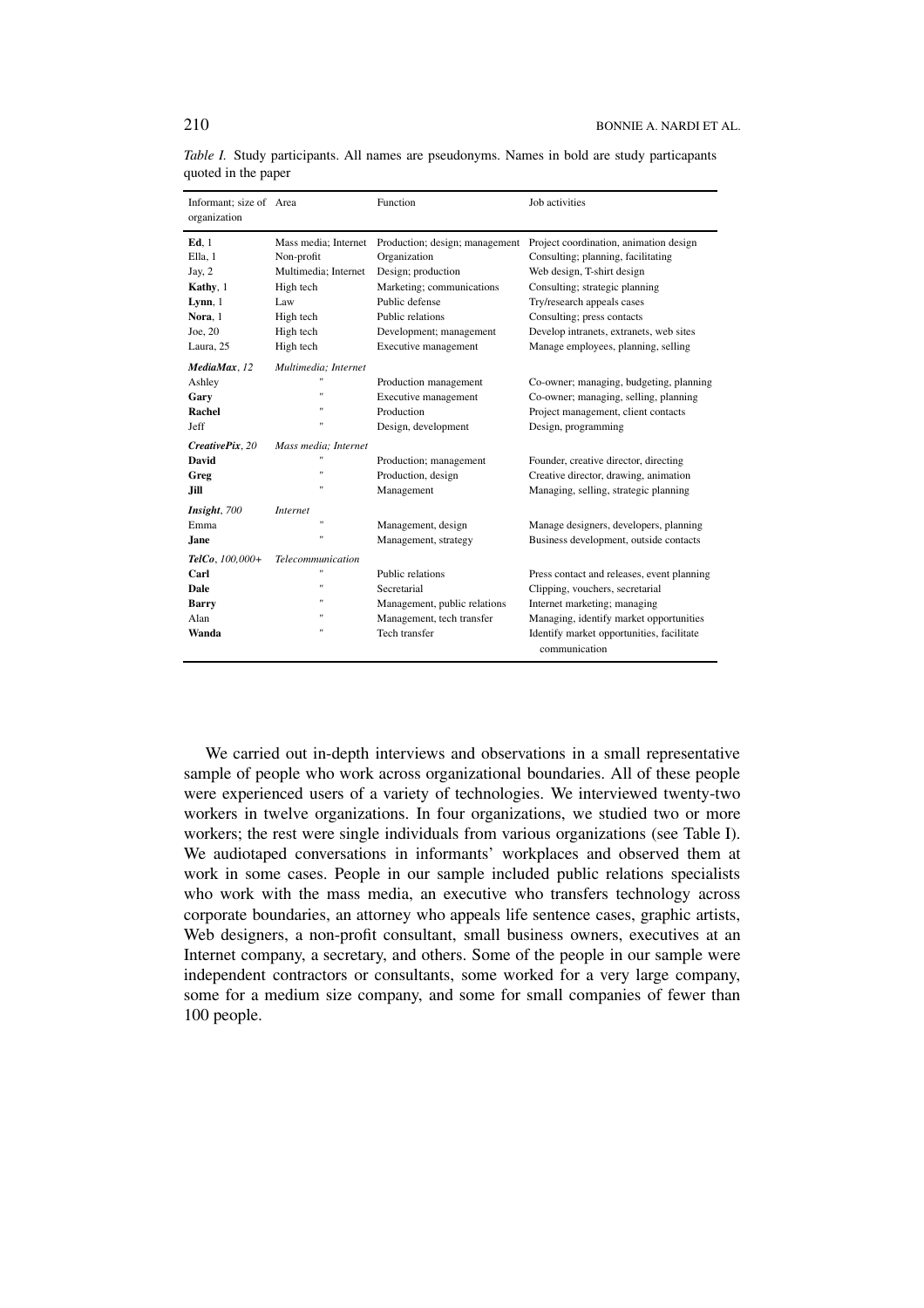About half the sample was male and half female. Most were in their 30s or 40s, with a few in their 20s and 50s. Most worked in California; some in New Jersey. All but one had a college degree. Some had been to film school, law school, or graduate school.

In semi-structured interviews, we asked people about the work they did and how they communicated. We learned about their use of communication media including phone, cell phone, voice mail, conference calls, fax, Fed Ex, email, email attachments, videoconferencing, pagers, groupware, the Internet, FTP, the Web, chats, intranets, and extranets, as well as face to face. About 50 hours of interviews resulted in over 1000 pages of transcripts which we analyzed for recurring patterns relating to the questions we asked about communication activities. In this paper, we quote extensively from the interviews. All names are pseudonyms and details have been changed to provide anonymity.

# **netWORK**

The term "networking," as in cultivating useful others, has been in use since at least 1940 (Webster's New Collegiate Dictionary). But with the immense growth of the network society (Castells, 1996), it is important to understand and document more precisely what goes into the creation and maintenance of ever-more important personal social networks. NetWORK tends to be hidden work, unaccounted for in workflow diagrams or performance evaluations. It is simply necessary background labor that smart workers take on so they can do their jobs effectively (see Nardi and Engeström, 1999; Nardi and O'Day, 1999 on invisible work).

Many of our informants emphasized the centrality of personal relationships and networking for the success of their work. "Kathy," an independent marketing and communications consultant, remarked that she was able to go independent, a long cherished dream, only when she had a personal network in place.

Kathy: Well, I always had the idea even when I was in college that one day I wanted to work, be my own boss, and I wasn't quite sure what that was going to look like. So I got into consulting and I began to notice in the type of consulting work that I was doing for companies, that I could do that on my own. But I waited until I had a network set up – not a computer network, but a network of people, of acquaintances and such, and just so that I felt comfortable about my skill set, that I could leverage it into a variety of different areas.

"Gary" was the principal of a small media firm, "MediaMax" in San Francisco. MediaMax employed twelve people to create Web pages, CD-ROMs, and user interfaces for computer games and special purpose devices such as high-end slot machines. Gary noted that, "It took a long time to realize that it [business] is all about relationships and about keeping in touch with people. You really have to keep in touch."

Because organizations are in perpetual flux, netWORK activity is constant and intense. NetWORK in intensional networks takes place in a landscape of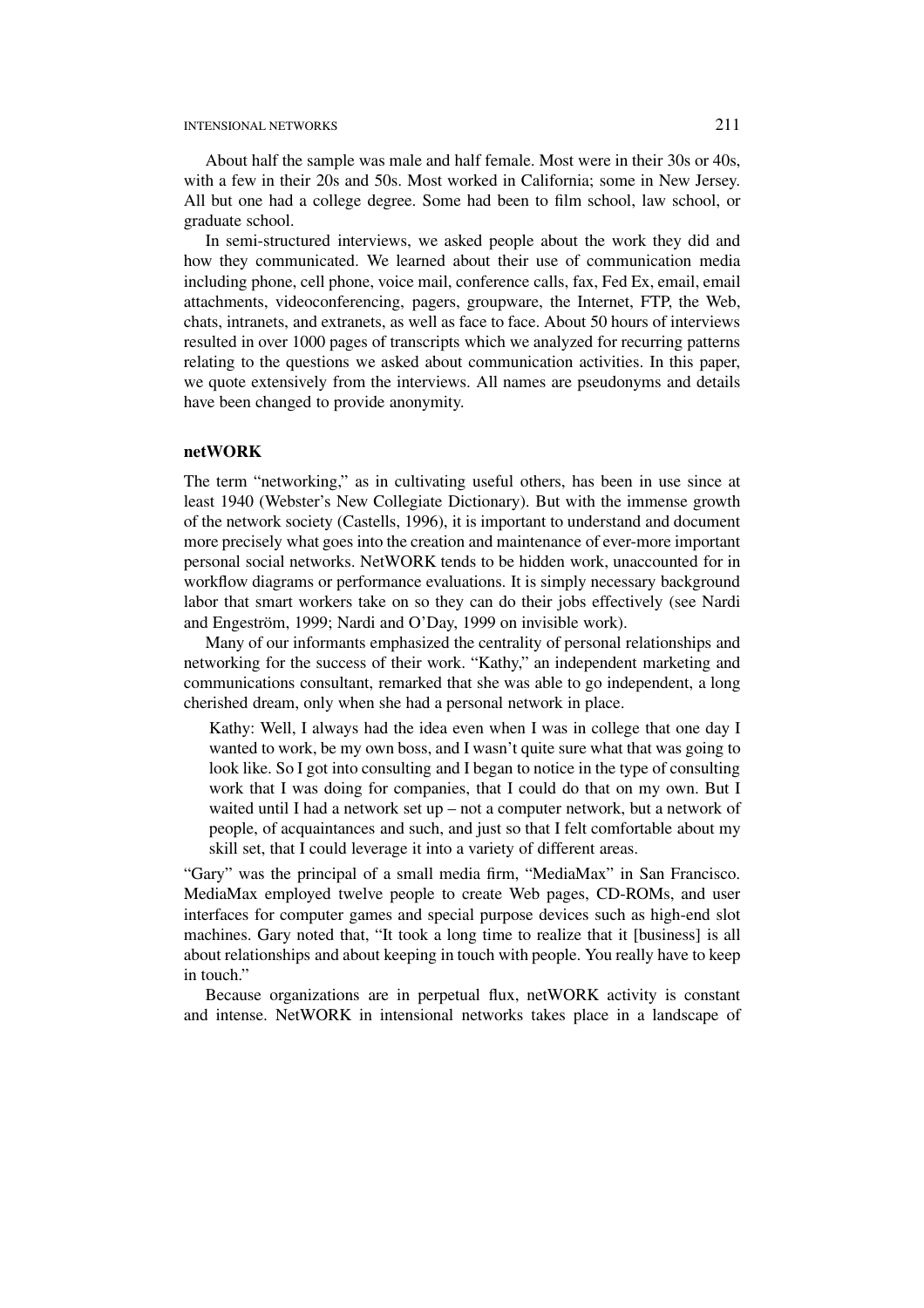great heterogeneity, with widely varying employment relations, work histories, and professional identities. People may still do considerable work in teams, but much crucial work takes place outside the immediate team, in fact often quite far afield.

As an example of today's heterogeneous workplace, and an illustration of the complexity of modern working relationships, we consider a description provided by Gary. In the interview segment below he described the motley crew populating his office including clients, freelancers and regular employees. During the period of our research, some of the regular employees had migrated from contractor status to being full-time permanent employees. This segment came from a second interview with Gary a few months after the first interview:

Gary: And we actually have two new freelancers who are working here [in our office] on the "Casa" project. And the client who's here all the time.

Interviewer: The client is here. Why is that?

Gary: Because he's an art director, and he wanted to be in control of what, you know, was being created. *...* And he also actually *...* lives in San Francisco. Interviewer: Oh okay. So he doesn't have to commute.

Gary: He doesn't have to truck all the way down to Palo Alto [where his company is]. And you know, his bosses aren't around, so you know. *... (Laughter)* But he seems happy, you know, he rides his bike here, and *...*

Interviewer: So is he here every day?

Gary: He's here every day.

Interviewer: And they don't need him at [his company]?

Gary: Well he's working on this project and I think another project, and on the other project he has meetings with a freelancer here using the conference room *...*

And two freelancers are here everyday. And one is a production artist and the other is a coordinator, production coordinator, and she also is ink and painting as well.

Interviewer: Okay, one is an artist and the other is a coordinator. So that's a job that "Carey" [a MediaMax employee] used to do, or *...*?

Gary: Yeah, it's a job that Carey used to do. Carey's more transitioning to computers and MIS. Making sure that everything's running and *...* that's an issue, even with twelve employees, you know, it's amazing [what a big job it is].

Here Gary remarked on how in his office space, a loft in downtown San Francisco, he had a client, two freelancers and a regular employee. One of the freelancers was doing something the employee used to do, typical of the fluidity of function in today's economy.

There was more.

Gary: [Another] one is the art director who's always here, he's the older guy with no hair.

Interviewer: Okay. Yeah *...*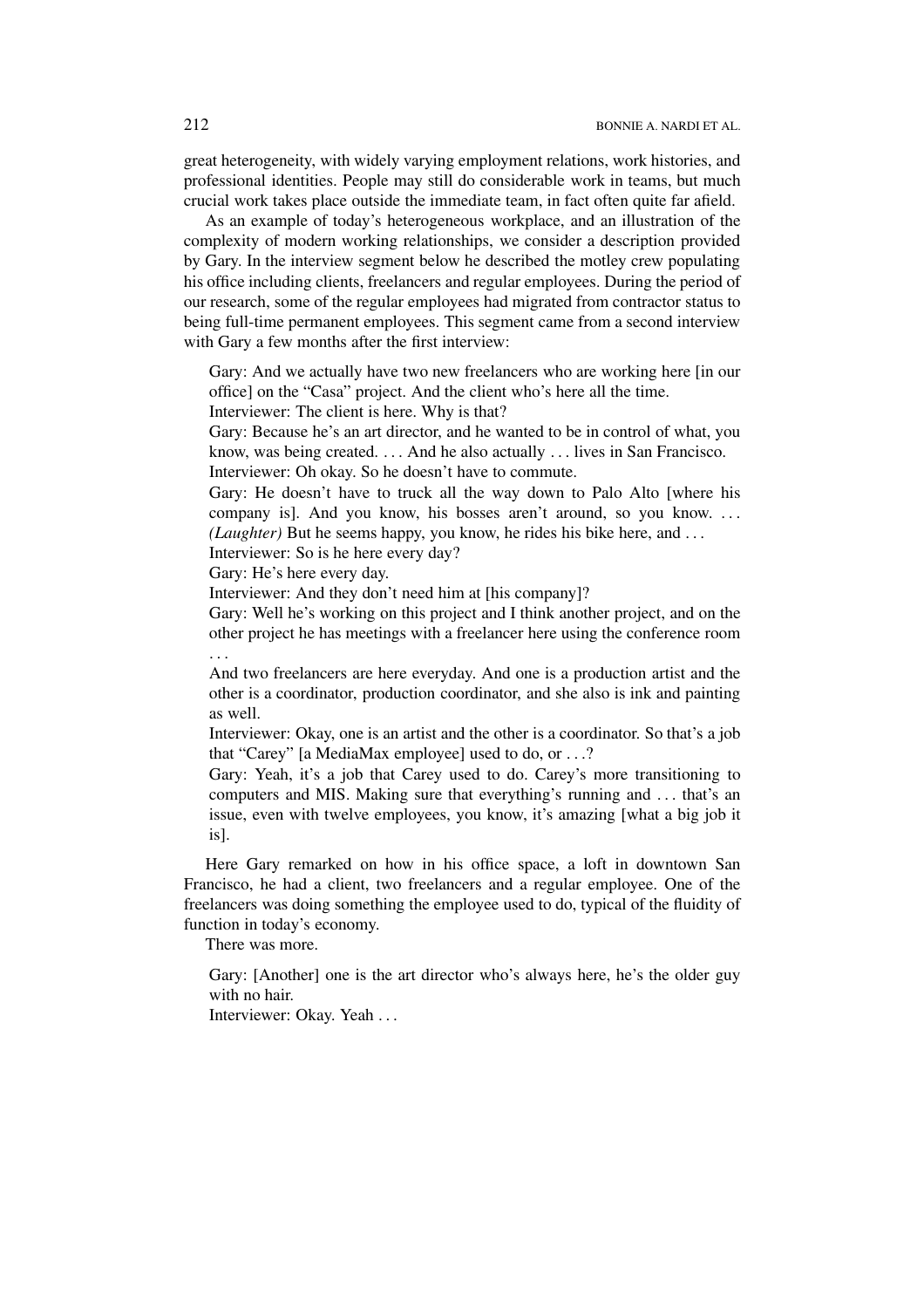Gary Then there's a producer from [another company] who also has an apartment up here in San Francisco.

Interviewer: He likes to be here?

Gary: He comes either at the end of the day or the beginning of the day. And he checks in often. And then, uhm, there's a, our 3D artist who works at home *...*

Gary: ... And there's a 2D animator who, who comes in and just drops off his drawings and so there's no email with him. Kind of old-school. *...*

Interviewer: *...* So *...* actually, I never totally understood, people like "Joe" and "Sally," are they employed?

Gary: Yeah, which means they have healthcare benefits and those kinds of things. And I think when you were [first] here, we'd just done that.

Interviewer: Maybe, or you were in the process.

Gary: Or in the process, well, and it's happened.

Gary went on to explain his small company strategy of having a "core group" augmented by contractors. Part of the core group (Joe and Sally) were recently contractors in Gary's network. People often flow back and forth across employment boundaries:

Gary: ... What we're going to use from now on is to have a core group that has their own specific skill set and then hire on an as-needed basis for the project. Interviewer: Because you have to be flexible, right, I mean *...*

Gary: Yeah. I mean we have to be scalable. And you know, we're hopefully going to be able to keep everybody who's here [as permanent employees] always busy. Or at least, you know, working on [something for the company]. For example "Tom" is working on Casa, but he's also at times on the new letterhead. *...*

We went on to ask about how Gary found contractors ("freelancers"):

Gary: Well for us it's, uhm, a lot of people we work with we already know *...* [W]e try to include freelancers in all the company's meetings that we have and that kind of stuff. But for us, we usually work with existing relationships we have with freelancers.

Gary noted the tension between being in and out of the core group. He attempted to mitigate the tension by including freelancers in company meetings. Gary underscored that existing relationships in a social network were the pool from which freelance resources were drawn.

An important point about this description is that it paints a picture of an "organization" that is very different from the classic corporation. It is hard to imagine how these complex working roles might be captured in a formal organizational chart. A second crucial point is that this complexity introduces additional work for the participants in tracking and remembering the various roles and responsibilities of different individuals. Who is working with whom on what, and for how long? Who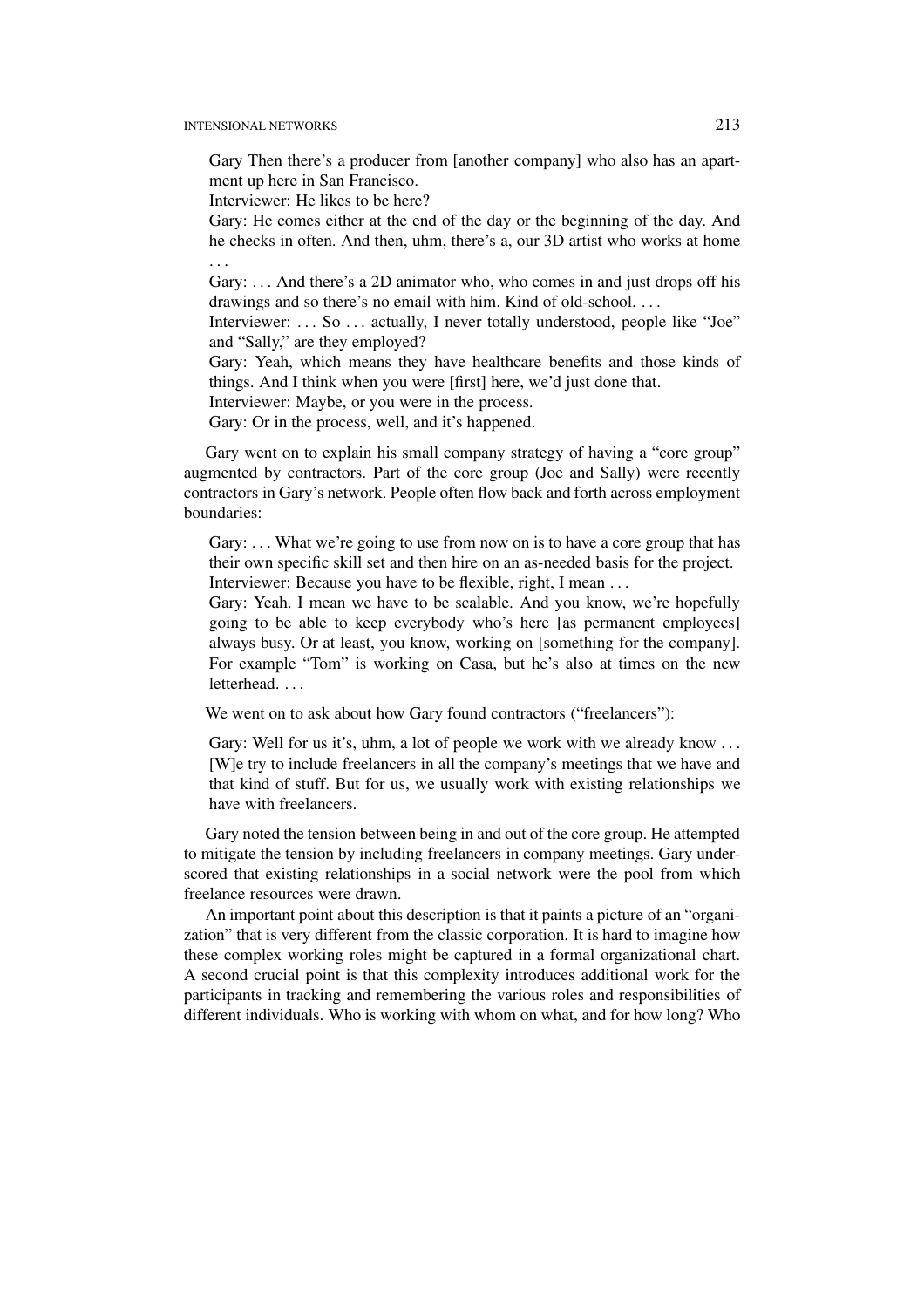knows what person X is up to and who completed project Y? These demands are very different from the classical organization where responsibilities are closely tied to a relatively small number of assigned roles and where projects structures are more clearly delineated.

To take a different example, we will examine "Jane's" work for an Internet company, "Insight," with about 700 employees. Jane's job was business development – finding partners for the company. She called people on the phone, most of whom she had never met, explaining, "We're looking at your industry, we'd love to have a conversation with you." Though she didn't know the people she called, most of them were contacts activated through her personal network at Insight. Jane was not often in a position to exploit direct existing relationships as Gary could, but she was usually at only one remove from potential business partners through her network:

Interviewer: How would you know who to contact?

Jane: Usually, we'd have a contact here. So usually, somewhere in this building somebody knows at least one person at that company. *...* If [I] don't have a contact *...* then *...* I would send an email. I would send an email to sales and business development and say, "Does anyone have a contact of the right person at this company?" If we don't, then the next step would be we call the company headquarters and ask, you know, who's the head of their business development. Interviewer: And then you would call them up.

Jane: Right. We would call them up and schedule a meeting. Now, normally the first meeting is a conference call.

Once the partner relationship was solidified, Jane brought them to her office and they talked about the work:

Jane: So we actually bring all the potential partners in and start talking with them, and explain to them what our local strategy is and what we'd like to accomplish, and they do the same. And then, in the room is usually myself, a business development person, and most likely a salesperson from the Insight team. And then, from their side most likely is the same type of group.

So netWORK activity for finding partners started with Jane activating her contacts at Insight, then moved to establishing contact with potential partners she hadn't met but wished to engage, to a meeting composed of the partners, Jane, another business development person, and a sales person. It is important to emphasize that Jane had a complex task of constructing the network in order to explore potential new partnerships, and she used contacts within the company to do this. Again the picture differs markedly from the classic corporate model in which business depends upon established, stable relationships. Jane's intensional network grew, adding new contacts as the joint activity demanded. Later, when the work had reached a certain fruition, network activity slowed. But from the point of view of an individual in the network, and the organization, the contacts now existed as part of the network, however dormant they might lie after joint work ceased.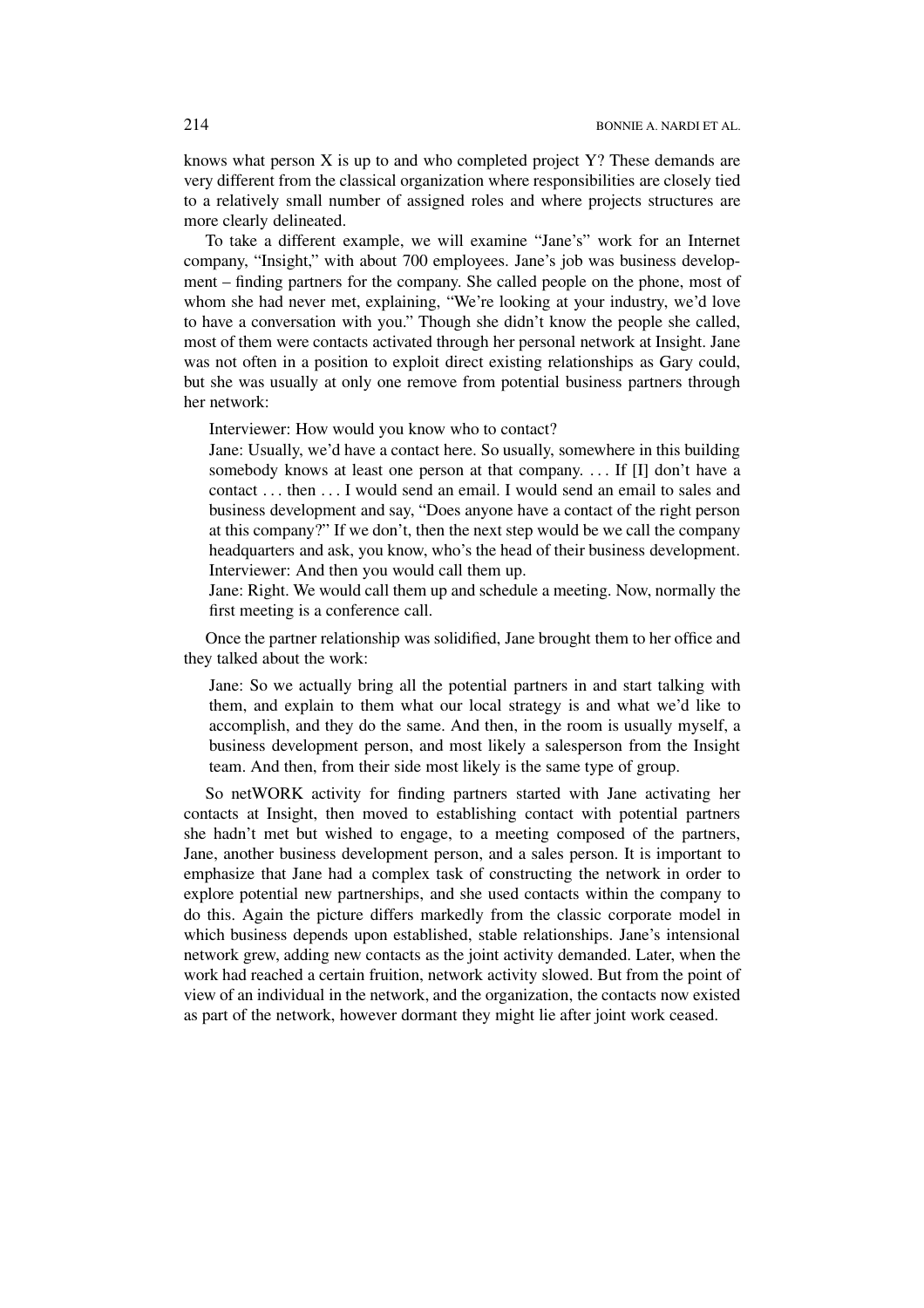"Ed," an independent TV producer, contracted for organizations such as MTV, Disney, Sesame Street, and Nickelodeon. He described how he put together a crew to produce commercials and animations:

Ed: And that's a multidisciplinary kind of a task when we produce them [commercials]. We typically work with an ad agency. They come to you with story boards. They ask you to budget out how much it would cost. You give them a bid and you sign that you are going to produce it for that and then you have to hire the talent. You have to hire the camera crew. You have to hire the stage. You have to have the animation guy and you need to cue it, you need to put it together and deliver it.

Ed himself had to "hire the talent." To do this, he drew on many years' worth of contacts in the TV industry. Part of his value to organizations such as Disney was that he was able to activate his network to pull together a production crew quickly. One "version" of Ed's network, using intensional logic terminology, was the version he activated for the work he conducted in the context of a particular commercial or animation.

Ed went on to describe a specific project he had worked on for Disney. The work involved a set of animated characters that would populate shows on the Disney channel and an Internet site:

Ed: And the groups that are involved in the making of that [the animation] are people at the Disney Channel. The Disney Channel is in Burbank, and there are several groups inside the Disney Channel that need to be in touch with me on a regular basis.

Interviewer: Which are they?

Ed: Well, there's the woman who's the head of it. Okay. Her name is "Suzi." She's the head of on-air promotions. And then she has a producer working under her, a guy named "Bill," who has an assistant working for him, named "Catherine." And then there's the legal department, a guy named "Fred" who works in the legal department. And then there's a person who's been assigned to take care of the online. His name is "Ben." And then there are various people who work with him. *...*

*...* It's just, there are these groups: the online group, the legal group and then, out of New York, is a writer named "Frank," and another writer he works with. Then, creatively, we are working with a production house, "CreativePix", here in San Francisco. And we're also now working with a group called "Mega Media" that does computer graphics. So *...*

Interviewer: That's a lot already.

Ed: Yeah, it's a lot.

The people involved in producing the animated characters were not a team or community in any sense; they were distributed across professions, companies and locations. They were not even a virtual team because many of them would never communicate with one another in any way. And yet, from the point of view of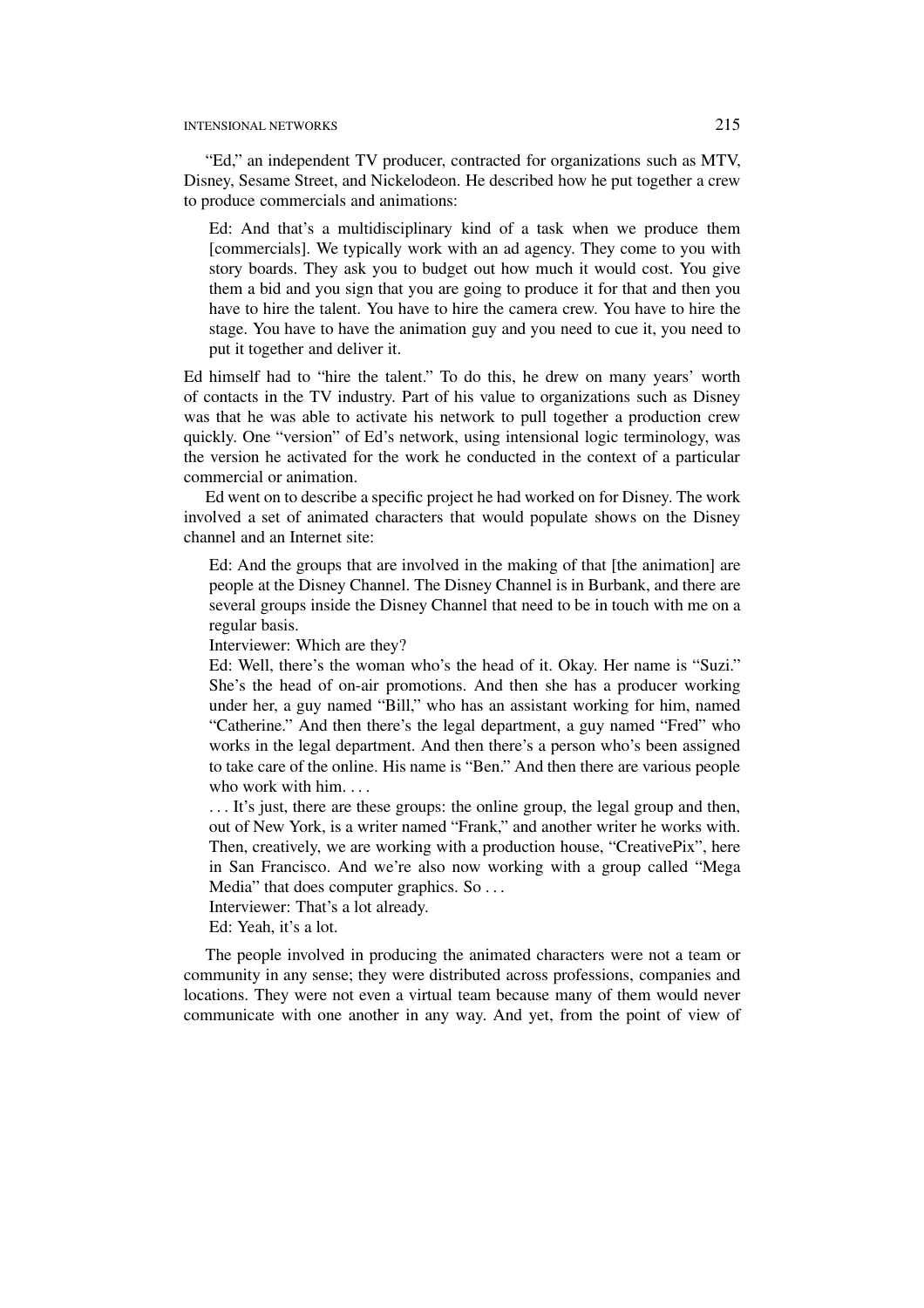Ed, who was charged with getting the work done, the people he enumerated were all players in the making of the animated characters. Ed drew them into the work at various times, for varying reasons. In intensional style, Ed carefully activated selected portions of the network on an as-needed basis. His work was located in and distributed across a network structure – not a team, community, or virtual team. Within his intensional network, Ed activated a specific version of the network in the context of getting the Disney work done.

# **Key netWORK tasks**

To ensure a steady supply of "raw material," in the sense of a potential pool of labor or contacts for future joint work, netWORKers constantly attend to three tasks:

- 1. *Building a network*: Adding new contacts to the network so that there are available resources when it is time to conduct joint work;
- 2. *Maintaining the network*, where a central task is keeping in touch with extant contacts;
- 3. *Activating selected contacts* at the time the work is to be done.

NetWORK is an ongoing process of keeping a personal network in good repair. In the words of one study participant, "Relationships are managed and fed over time, much as plants are." Two key actions come into play in constituting a network: *remembering* and *communicating*. We will discuss these actions in the context of building a network, maintaining a network, and activating network contacts.

# BUILDING AN INTENSIONAL NETWORK

"Jill," was a principal in a small media firm, "CreativePix," mentioned in the previous interview segment by Ed. CreativePix made commercials for large companies such as Coca-Cola. Jill explained how she and a colleague, "David," invested considerable time and money in making what they knew would only be a potential future contact for their firm:

Jill: You know, I went to Detroit last week. David and I went to L.A. for the day for meetings, then flew on the red-eye to Detroit, came back the next afternoon. And it was all to try to land a job that I knew we had very little chance of getting. But, I felt we had to make the trip to make the presentation, and David did a brilliant presentation. Probably– -like maybe we can pull a rabbit out of the hat and get this job – but, I knew that that was a long shot so it was also just a creative connection with them for the future.

They did not get the job but they did expand their network.

Networkers often look out for each other. A secretary, "Dale," worked for "Carl" at a large telecommunications company, "Telco." She wanted to transfer to a new location and found a job through her network and its extensions. She related the following: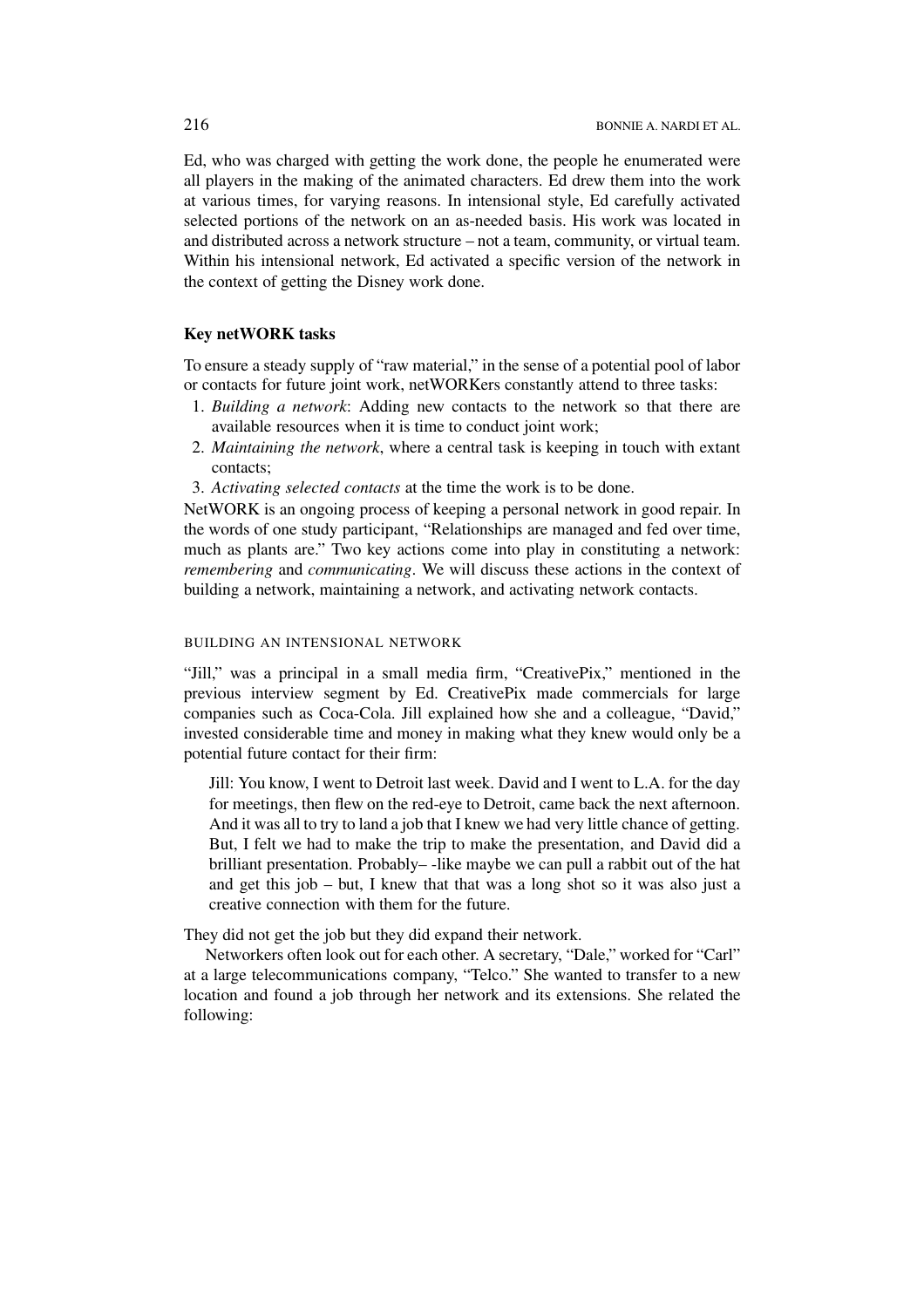Dale: Because I was looking and "Dottie" happened to have walked by, said, "Are you trying to get back to [your former location]?" And I said, "Well, I'm looking, but there's nothing there." And she said, "There's gonna be." And so – Interviewer: Oh, she knew ahead of time! She has friends down there, or *...*? Dale: The secretaries that were leaving are friends of hers. She used to work with them.

Interviewer: Oh, okay.

Dale: So it really does – it is who you know, you know. Not what you know!

Networkers may look for specific individuals to fill out their networks for key functions. "Greg," creative arts director for CreativePix, deliberately sought someone he could call on at the companies he contracted for if trouble arose:

Greg: What I usually do is find a guy who's like my counterpart on the other side. Sometimes it's the client. Sometimes it's the copywriter, sometimes it's the creatives. You know, if push comes to shove, there's some real problem, I know I can call this guy and be frank. Or woman.

As Castells (1996) has pointed out, today's social networks span the globe. Those in our study who had worked internationally often commented on the culture of those they recruited for their networks as germane to their decisions about allocating work. Greg was recruiting animators for a "George of the Jungle" segment:

Greg: I'm thinking about the Hungarians. As opposed to why we didn't take George of the Jungle to China. And it's because we felt that the Hungarians had a certain black humor which translated to this particular job. Where the Chinese are very good at more literal, you know, superheroes fighting the meteor, you know, punching the meteor. But a character with a wry expression is something that Eastern Europeans totally get. You know, that kind of cartoon vernacular.

# MAINTAINING THE NETWORK

Once contacts are in a network, they often require "care and feeding." While dormant contacts may be activated after surprisingly long periods of time, many of our informants spoke of the need to nurture relationships. This was accomplished through intermittent interaction, or "keeping in touch." Our informants talked about keeping contacts (often customers or clients) "happy" and feeling "taken care of." They emphasized that small personal touches such as taking people to the most fashionable restaurant or playing a round of golf had out of proportion rewards.

"Barry," a public relations executive at TelCo described netWORKing with customers and press contacts:

Barry: You manage it. It really is a planned program of activities. And you know, it's like anything else, it's a variety of different communications and different forms over time, from calling, sending a fax, something to read,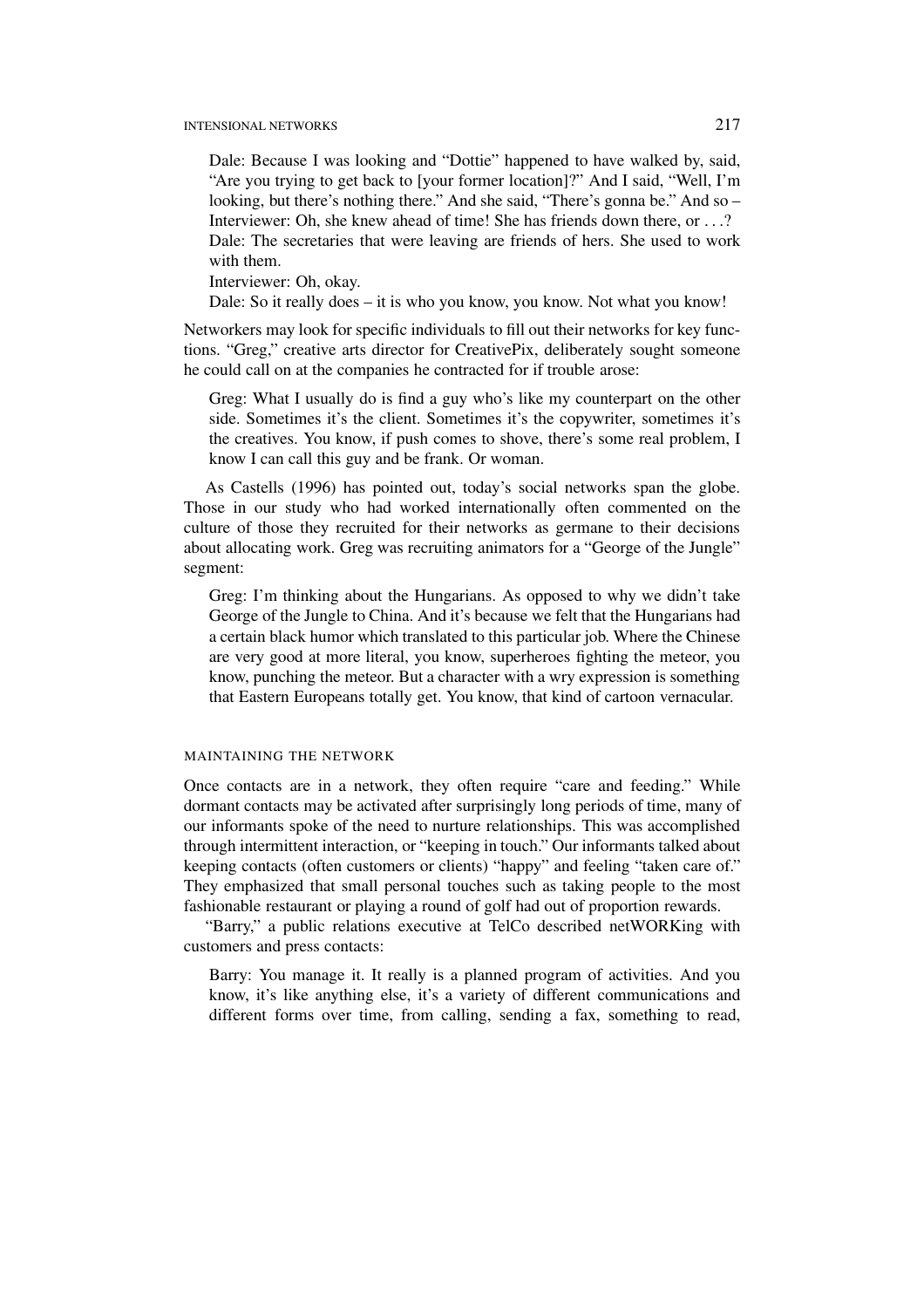arranging a meeting with the person who's senior executive, offering a theater ticket, inviting someone to a seminar, sending an advanced copy of a particular report when you have a major announcement, calling them first. Remembering their wife's name or their husband's name, understanding what their hobbies are. If one of these people builds canoes and you come across an article about canoe-building you send it to them. I mean it's – in many different ways it's demonstrating an understanding of who they are and what they're interested in.

In this interview segment, Barry revealed the deliberateness with which he cultivated his network. In order to keep his network current, he needed to take action to "demonstrat[e] an understanding of who they are." He emphasized remembering details about the lives of his contacts and remembering to communicate with them at appropriate moments. He enumerated the many different forms communication could take– -calling, arranging a meeting, and so forth – and the care with which he chose a particular communication medium.

Keeping in touch involves remembering who to keep in touch with. We were surprised at the difficulty this task caused study participants. It is difficult for people to remember who is in their network for several reasons. Networks get large. People move around from company to company. They change roles. Remembering a network thus involves remembering who is in one's personal network, as well as where they are currently working and what they are doing. In today's economy where workers migrate often from company to company, tracking a personal network is an important aspect of netWORK. People used their own memories, paper-based tools, and computer databases of various kinds to remember their networks.

Carl dealt with the mass media in his public relations position at the telecommunications company in our study. He constantly tracked journalists and the changes in the publications they worked for, as well as their areas of interest. During an interview he showed us a stack of paper cards that he used to remember his media contacts. Flipping through the cards, he remarked:

Carl: "John Smith," no, he's not the telecommunications reporter anymore, he went back to sports, you know. Here's the other people, here's "Sam Jones" who took over

Carl also used an online database to remember media contacts. And he used public relations events as opportunities to "refresh his list" as he put it. The following interview segment relates to a high profile media event at Carl's site to which all the important American media were invited:

Carl: I called him [a well-known journalist] as a result of this event that we were staging, because that was a *wonderful* opportunity to refresh your list, get back in contact with some of these people you haven't talked with in a while. And, ah, he was not able to come then BUT he said, "*I'm devastated I'm not going to be able to be there. This is great that through the years [we've worked together]*."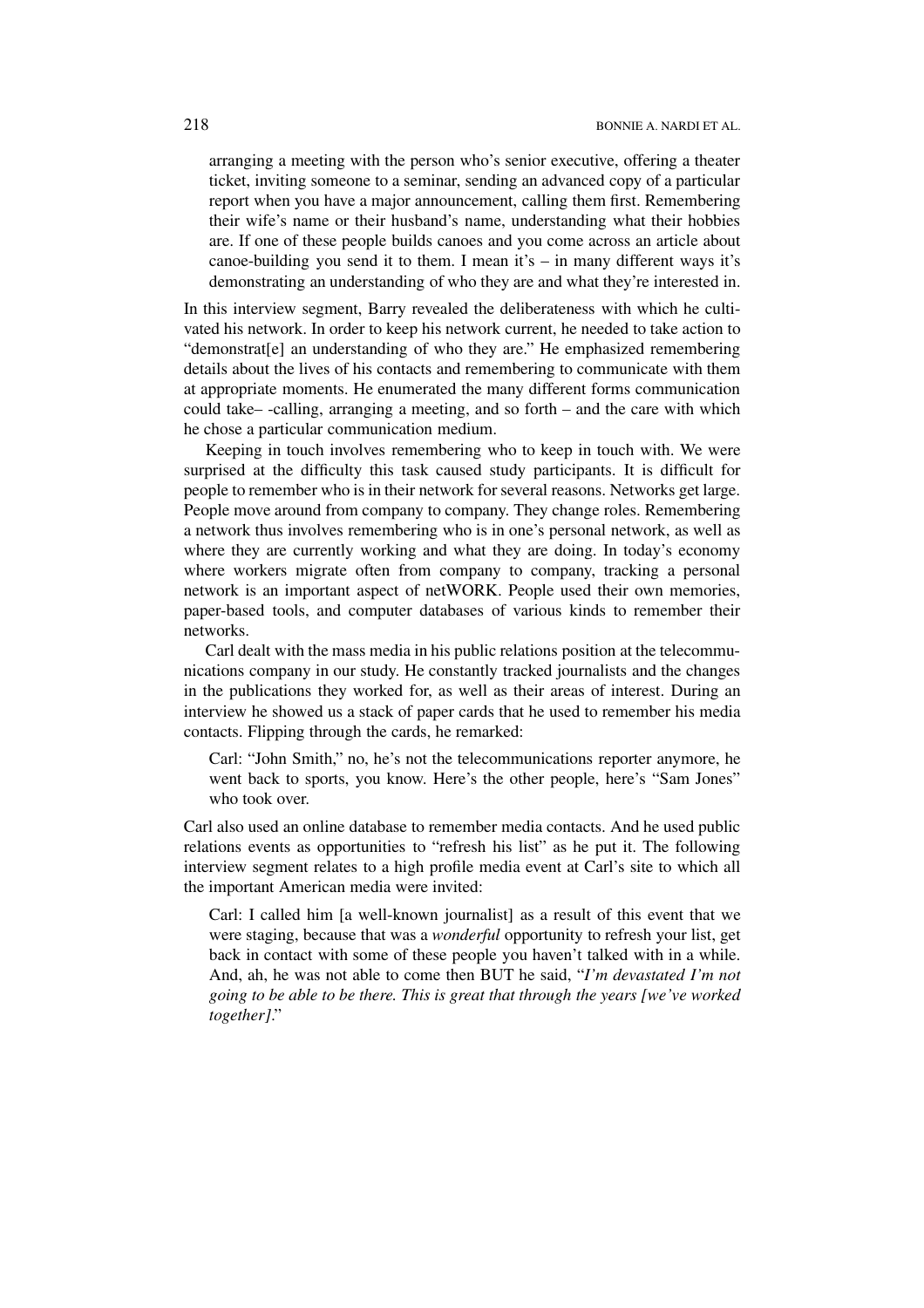"Refreshing the list" involved renewing old contacts in the event they would be needed for some future project. The journalist took the opportunity of Carl's call to refresh his list too, by explicitly drawing attention to his relationship with Carl in his "through the years" comment. Carl kept careful track of the contacts in his network, drawing on several sources of memory, as well as taking advantage of key communication opportunities to keep contacts current.

Carl also used the media event to maintain contact with a journalist he knew by facilitating a coveted introduction of the journalist to the CEO of the telecommunications company. Here we find in a single event a new contact being added to the network of a journalist, and the strengthening of an existing contact for Carl:

Carl: In fact, "Ken Swift" [the journalist], is a very important guy, obviously. I am probably a little far down the food chain for him to spend a whole lot of time with. But I can get a[n] [email] reply from him based on – he'll shoot me back an email, but it's based somewhat on the fact that when he walked in here [to the media event], he walks in and says, "*Hey, I'm sure there's a line to meet the big guy, right?*" [i.e., the Chief Executive Officer]. It's like, "Ken! Didn't I introduce you to the last big guy? Come on!" Actually I was able to kind of deliver him right into – I looked around, saw where [the CEO] was and actually, "Gail" was with him then. She was right at his elbow. So I like – I grabbed her. I said, "Ken wants to meet him. I'm bringing him right over." And Ken and Gail are good friends. I was able to like deliver Ken right into Gail's arms; you know, big hug, right at the elbow of [the CEO]. That's going to make him answer my next email.

The introduction ensured continued contact with the journalist, more contact than was justified by Carl's relative rank ("a little far down the foodchain"). Adding a new contact to the journalist's network, and activating a contact for Carl all happened – on one level – in the wink of an eye, the time it took for the "big" hug." On another level, however, a good deal of prior history preceded the exciting moment. Carl drew on his existing relationships with Gail and Ken, on Gail's existing relationships with the CEO and Ken, and on the careful staging of the media event, which was, after all, expressly designed to create just such moments of dramatic network activity.

The journalist-meeting-the-CEO event embodies both the emergent character of intensional networks and their rootedness in a history of past relationships. On the emergent side, Carl seized an opportunity that could not be scripted beforehand, reacting quickly when he saw an opening in the CEO's access – "I'm bringing him right over." On the other hand, significant history and deliberate planning of the whole event preceded the encounter. Carl evoked the history at the event itself when he said to the journalist, "Didn't I introduce you to the last big guy?" And Carl revealed to the interviewer the bit of history that Ken and Gail were good friends, in explaining how someone could be precipitately thrust into the arms of another. The body, then, is a site of spontaneous communicative activity, as well as highly staged communication events.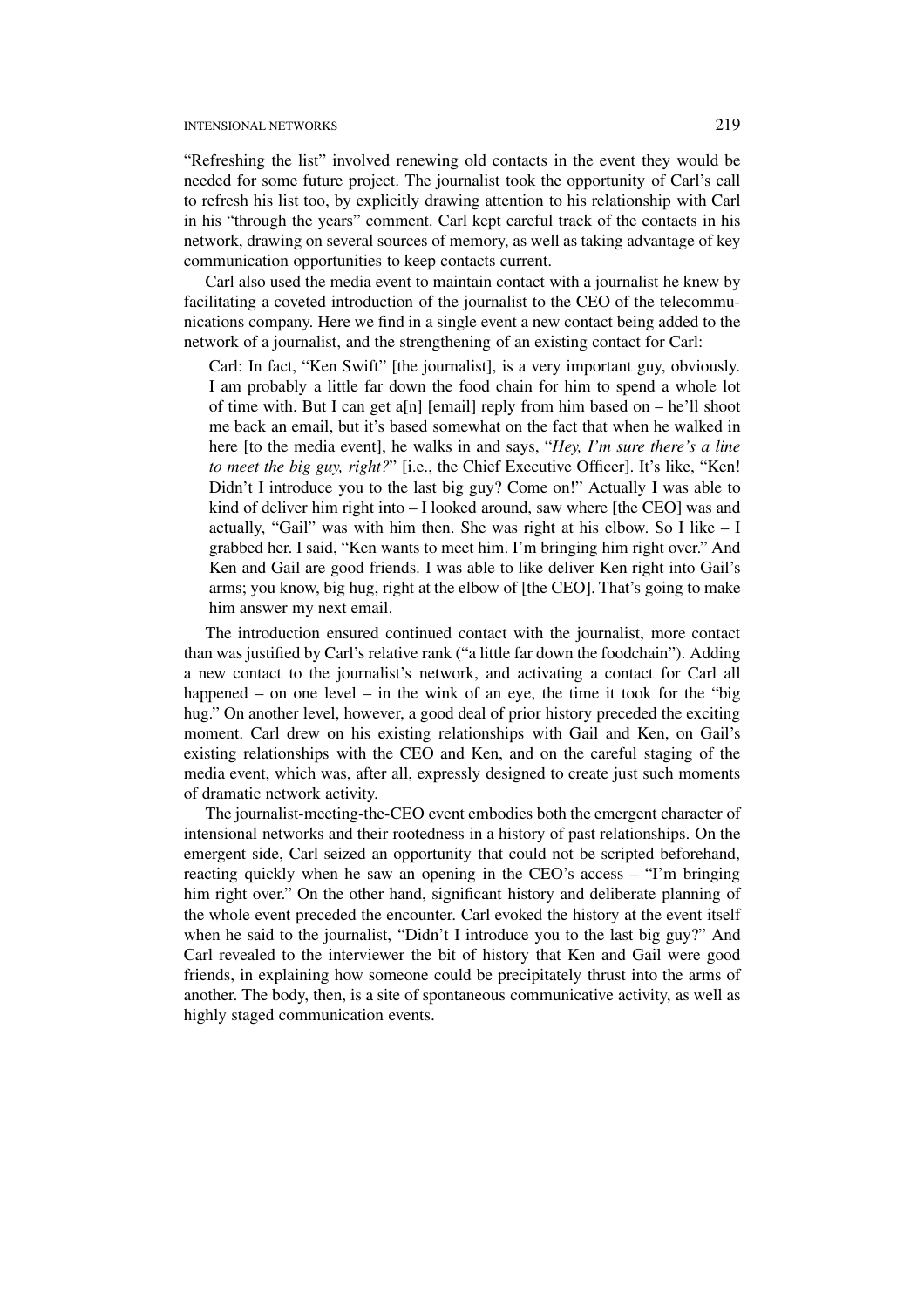But people also experience problems in maintaining their networks. Gary, of the small media firm, talked about how he sometimes forgot who was in his network. He used a computer tool that beeped after specified intervals to alert him to the fact that he had not called a contact in the database:

Gary: You really have to keep in touch. Otherwise *...* You know, I forget about them.

Gary described how he would sometimes get a phone call from a prospective client he didn't remember well.

Gary: I'll go "Can I call you back?" and hang up and go, "Now who is this guy? What's he want?"

David from CreativePix explained how he renewed contact with important contacts in his network, and how this renewal process led to further work collaborations:

David: It also happened that I was going to New York at that point. And "Shirley's" husband is somebody who used to be a partner of mine in New York. When we had an office back there. *...* And you know, so what it turned into was then she said, "Why don't you come over on Sunday, you know, for dinner?" So my wife and I went over *...* After we had dinner – these are people that I know really well, that I have been working with on projects recently. And I realized. *...* I mean so we sat down, and one of the questions from them was, "So what are you guys doing?" And you realize that some people that you know well actually *...* they'll still give you work and all that kind of stuff based on who you are.

#### ACTIVATING NETWORK CONTACTS: LIVE SUBNETS

People build and maintain their networks. Then comes time to activate contacts for joint work. At any given time, there is a portion of a worker's network that is "live," in the sense that the worker is communicating frequently and actively with contacts in that portion of the network. The rest of the network hasn't gone away, it is just less active, existing as other versions of the network. We call the active portion of a network a "live subnet." A live subnet is a possible instance of an intensional network, rendered in a particular context of joint work.

Activating a network involves remembering who to contact for a particular need. Ed, the TV producer, noted the need to be able to contact many different kinds of people for various aspects of his work:

Ed: I need to be able to track them back. Art directors, artists, you know, people that can draw in a certain way. People that could give me money. Lawyers, people that take away my money.

Ed underscores the heterogeneity of his network and the work of "tracking back" different players in his network.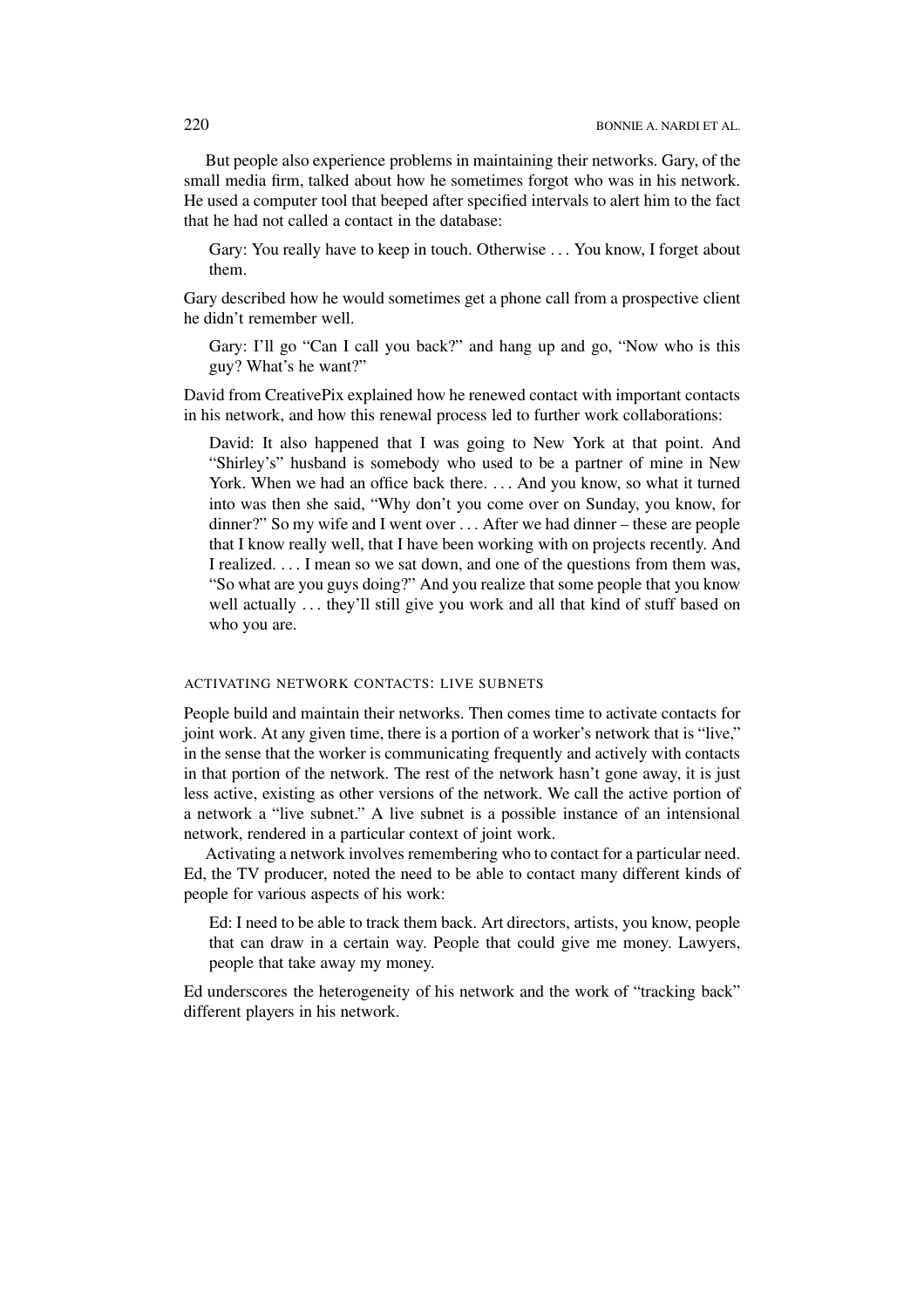People keep track of hundreds of other people, $3$  remembering them along many dimensions. In this interview segment we are talking about the personnel for one of Greg's current projects. Greg indexes potential staff by their various expertises:

Greg: Yeah. And half of 'em have worked here and I know them personally and I know their strengths and weaknesses. And so I say, "Well, this guy can really draw guys in tights, you know, superheroes, and this guy's really good with, you know, pigs with no pants." And usually, it's one or the other. It's rare that you find somebody who can draw everything. I mean there are people like that but usually people are specialized.

Greg remembered these things in his head despite changes in people's work:

Interviewer: Do you have it in a database, sort of the way you have all these people, or is it in your head?

Greg: Yeah, it's in my head pretty much. And it's constantly shifting and people are constantly sending me resumes and reels [visuals] and stuff like that. I have a core group of people that I return to over and over again.

Having the "core group" made the remembering easier for Greg, as well as providing other advantages of familiarity.

When a portion of a network is activated for ongoing joint work, it is a kind of living entity that must be carefully attended. When a set of contacts is "live," the relations that keep it going must constantly be renewed through acts of communication. The live portion of a network is not a static structure but a result of human interaction. Communication that activated live subnets entailed deliberate choices about *communication medium* and *language*.

#### *Media choice*

The proliferation of communication media now available means that people are presented with problems of media choice for communication in the activation of live subnets. Media choice was important in all aspects of netWORK, but seemed to be most artfully calibrated in the thick of joint work, so we will highlight the relationship between live subnets and media choice.

Most media choice research emphasizes *sender preferences*, such as preferences relating to the affordances of various media (Short et al., 1976; Daft and Lengel, 1984). For example, some people like email because it provides a paper trail, while others find the immediacy of phone communication desirable. While our informants had sophisticated and precise ideas about the affordances of various media, we found a simple model of sender preference and affordances was insufficient to explain how people used media to communicate within their networks (Whittaker et al., 1999).

We found that media choice depended heavily on two intensional network factors: *recipient preference* and the *developmental history of interaction*. Media choice was a social and contextualized activity occurring within the activities of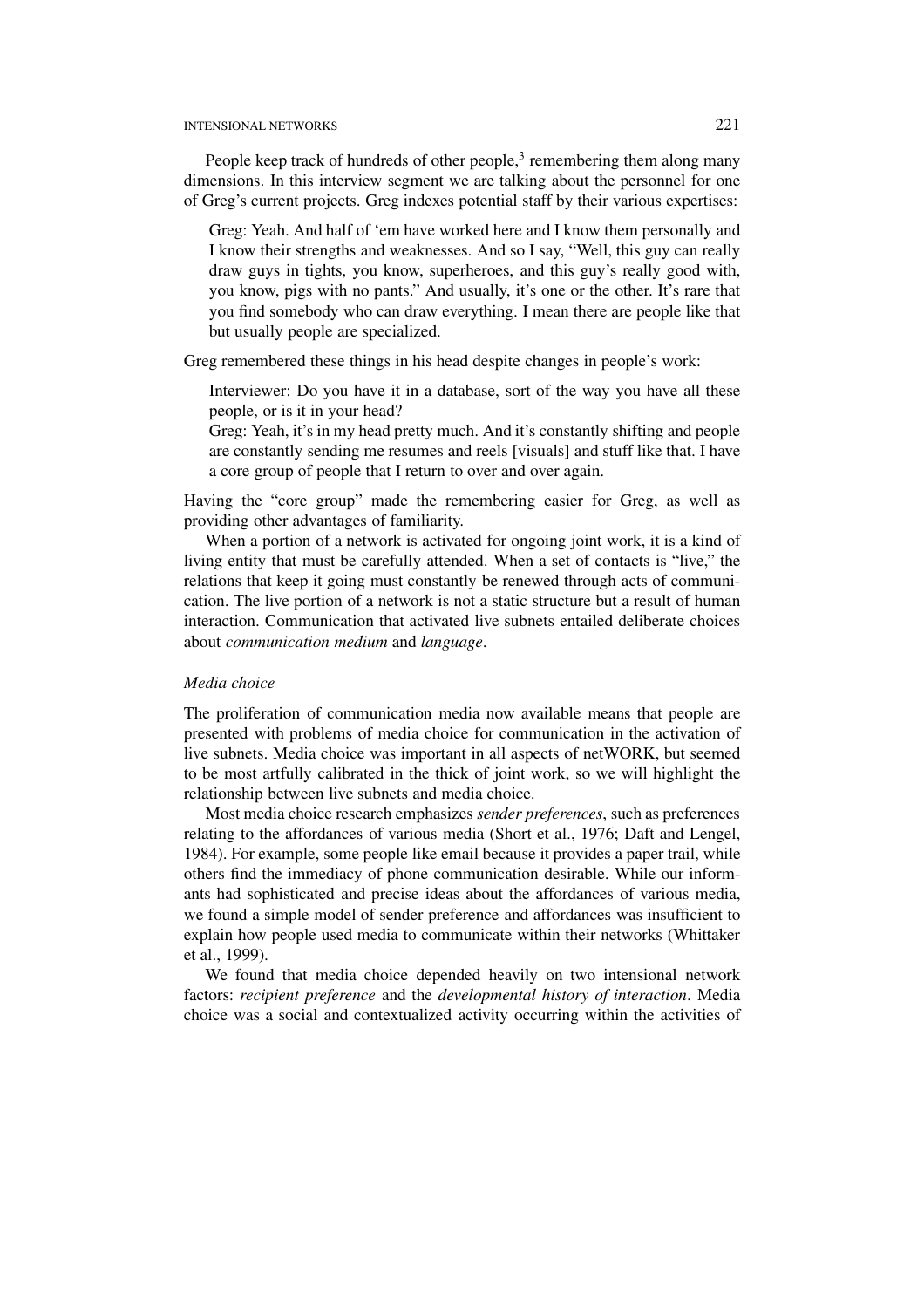a worker's personal network, not simply a matter of individual evaluation of the physical affordances of media.

While senders had their own media preferences which entered the calculus of choice, they were highly responsive to the preferences of those to whom they sent messages. The power of recipient preference is shown in the following quote. "Rachel" worked for the multimedia firm that produced Web pages, CD-ROMs and other media. She described her frustration at having to use email as her client demanded, instead of the using the phone, which she personally viewed as more appropriate. She acquiesced to her clients' wishes for using email despite the fact that she considered the phone to be a more efficient and a less threatening method of carrying out the interaction.

Rachel: The publisher's company was about four blocks away. And we would only email each other back and forth. I preferred to pick up the phone. But this company had a policy whereby everything had to be documented and emailed. And so instead of actually being able to pick up the phone and saying, "*Would you like the bird in the animation to be red or white?*" I had to sit down and email that. And so I spent all my time emailing. It was so frustrating. Because it was their policy, not ours. And it was a very defensive type of approach to take with your vendor *...* It was more like working with some lawyers than working with a publisher, you know?

A similar argument was offered by Kathy. As a marketing consultant she felt that often her choice of medium was determined by her client:

Kathy: Sometimes those [media choice] decisions are made for you, because people say, "I can't handle voicemail, please send me email, I respond to that faster." So if they respond faster, then I'm going to use whatever method is quickest. . . . So one answer is if I'm told [to use a particular medium].

Information about recipient preferences has even been institutionalized for some professions through proprietary databases. Journalists, for example, reveal their media preferences and times they prefer to be contacted to companies such as MediaMap. MediaMap bundles this information into a software system called MediaOnline and sells it to public relations specialists. Carl explained:

Carl: There are in fact, there are services such as MediaMap and things like that, that make a business of, not only providing press contact names and numbers, but they'll have information in their [database] about, okay, "*This is what this person covers for this magazine*," and they have information about the magazine if you don't know enough about that. They will even have how the person prefers to be contacted. "*This person prefers to be contacted by email, you know, do not phone them or else you obviously haven't read this and ... they'll yell at you. You can call them in the mornings on these days, but don't call them in the afternoons or they'll bite your head off.*"

In fact, that's one of the reasons I was returning calls Friday. Friday is good for the trades. They are already through their deadline. You know, they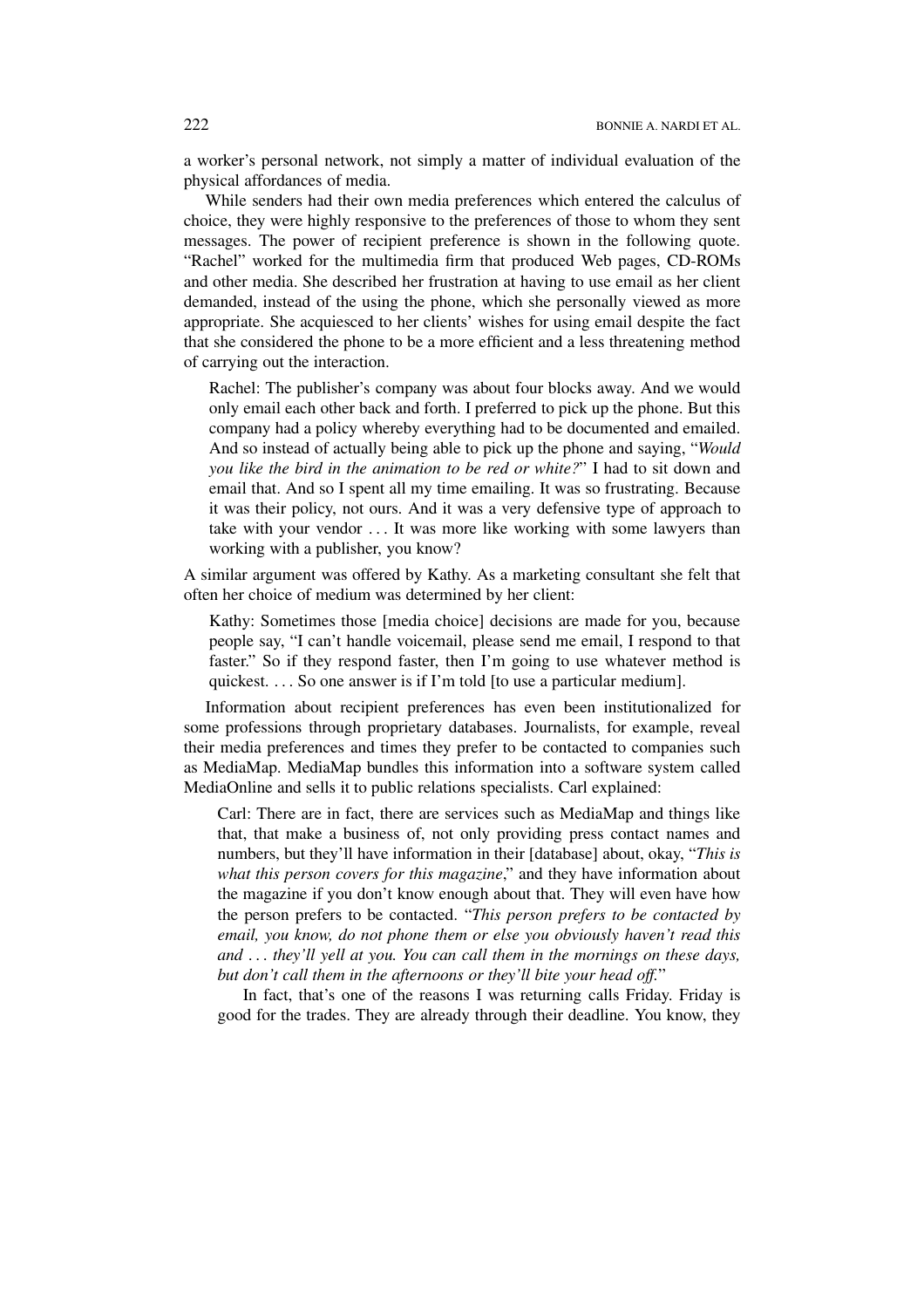might be taking a breather from the deadline they just had and starting to think about next week's deadline. Dailies. You know, you talk to dailies in the morning because in the afternoon the guy or gal is working on their story and doesn't want to get some, "*Hi, just thought I'd call and talk to you about ...*" You know, "*Don't talk to me now! Bye!*" So again, knowing the customer and what they prefer and how to approach them and stuff like that is I think a big part of it.

Carl revealed detailed knowledge about when and how to contact journalists, and used a comprehensive online source to extend his knowledge. Acts of remembering constantly informed his communication activity: knowing the "customer" (he referred to his press contacts as customers), thinking about what day it was and what a particular journalist was likely to be doing, and accessing the database to avoid mistakes.

Our interviews also indicated that media choice was influenced by developmental factors in a trajectory of events (Engeström et al., 1999) including project history and the personal history of interactions with given people in a network. Media choices were not simple evaluations of media affordances for isolated communication events, but part of ongoing judgments about communication couched in a specific history of project work and social interaction.

Projects moved through stages. Our informants described how different media were appropriate at different stages of a project. In the following quote Kathy noted the different phases of a project, and how different media were used at each stage:

Kathy: And those [phone conferences with 100 people] mostly are one way. Like if you are communicating to some financial analysts *...* We set it up so they couldn't ask questions because we didn't want them to *...* But we did give them the option of faxing their questions in, and then it was our choice as to whether we would answer them or not. So, when it's one way, it's fine because you're just delivering your message and then, usually if someone has interest, then you'll follow up with a live conversation by phone or in person.

The first communication phase was to broadcast information to large numbers of people without giving them the chance to respond. This was then followed up with more interactive conversations with selected people, entailing the use of different media, or the same medium used very differently, here the phone.

Jane, in business development at the Internet company, observed that after she had had an initial telephone call with potential partners she could judge how serious they were. If they were serious she set up another, longer meeting, either a formal conference call if they were on the East Coast, or a face to face meeting if they were local. The length of time she would spend with potential partners lengthened as she perceived their interest to grow. She would also shift from phone to face to face when possible, though the phone was serviceable when travel was impracticable.

Jane: I would send an E-mail. I would send an E-mail to sales and business development and say, "Does anyone have a contact of the right person at this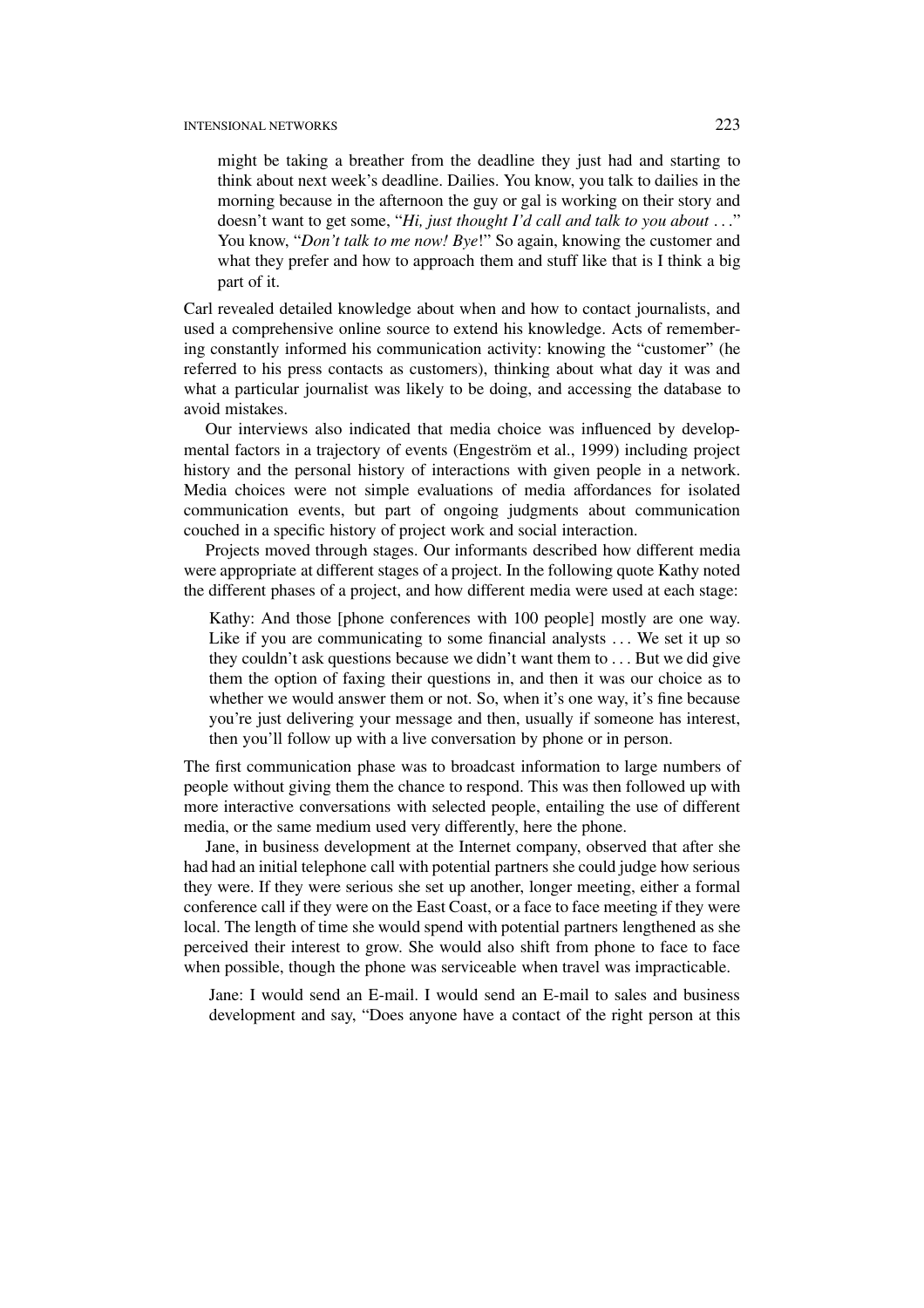company?" *...* We would call them up and schedule a meeting. Now, normally the first meeting is a conference call. *...* Actually almost all the time the person uses a conference call *...* and it's actually a pretty small group. It could be just me and somebody from business development. *...* And the main objective of that meeting is to explain to them why we're calling, explain to them, you know, what we've done to get to this point. We've got a strategy, we've got a bunch of research, and would they be interested in even looking at an opportunity to partner with [us]. The call could literally last 30 minutes, at tops; very short. Most everyone says, "Oh yeah. That'd be wonderful!" But we can always get a sense of how serious they are. And so we immediately have them judged off that phone call. We then usually within four to five days after, I'll call to set up another meeting, depending where that company is. So, if they're on the East Coast, most likely the next call is a conference call again. And it's probably an hour, at least.

Abrupt unexpected events were also part of the developmental flow that sometimes affected media choice. Kathy noted how a difficult event could rupture the flow of communication in a project, requiring a change in medium:

Kathy: Sometimes situations [in a conference call] get really heated and people will disagree, and so you just have to say, "Okay. We're going to take this off line." You know, that's kind of a word people use if you need to take that new situation and talk about it, [but] not in this conference call because this conference call has a goal.

Kathy invoked an immediate crisis – people getting "heated" – but with reference to the larger "goal" of the conference call. It was in fact the goal that set her course of action: she chose to complete the stated goal of the conference call rather than to let people vent emotion. Here again we see the characteristic of actions within intensional networks; they are both emergent and part of a larger trajectory with its own history.

Media choice is also affected by the history of one's working relationship with others. Ed sometimes contracted for Jill's company, CreativePix:

Jill: I mean, in the case of Ed – we know Ed very well so, if he were on his phone at home I think there would still be a tight link between us and him, as opposed to reading between the lines that one does on a conference call with somebody else you don't know as well.

So here the phone could be chosen as a medium capable of providing a "tight link" because Jill and her colleagues knew Ed so well. On a conference call with those they didn't know so well, it would be more a matter of trying to read between the lines. Same medium, different history of interactions.

In the following quote Kathy described why she chose an expensive conference calling service. She felt that her relationship with her client demanded that she appear consummately professional. She was not on such intimate terms with the client that any old communication medium would do: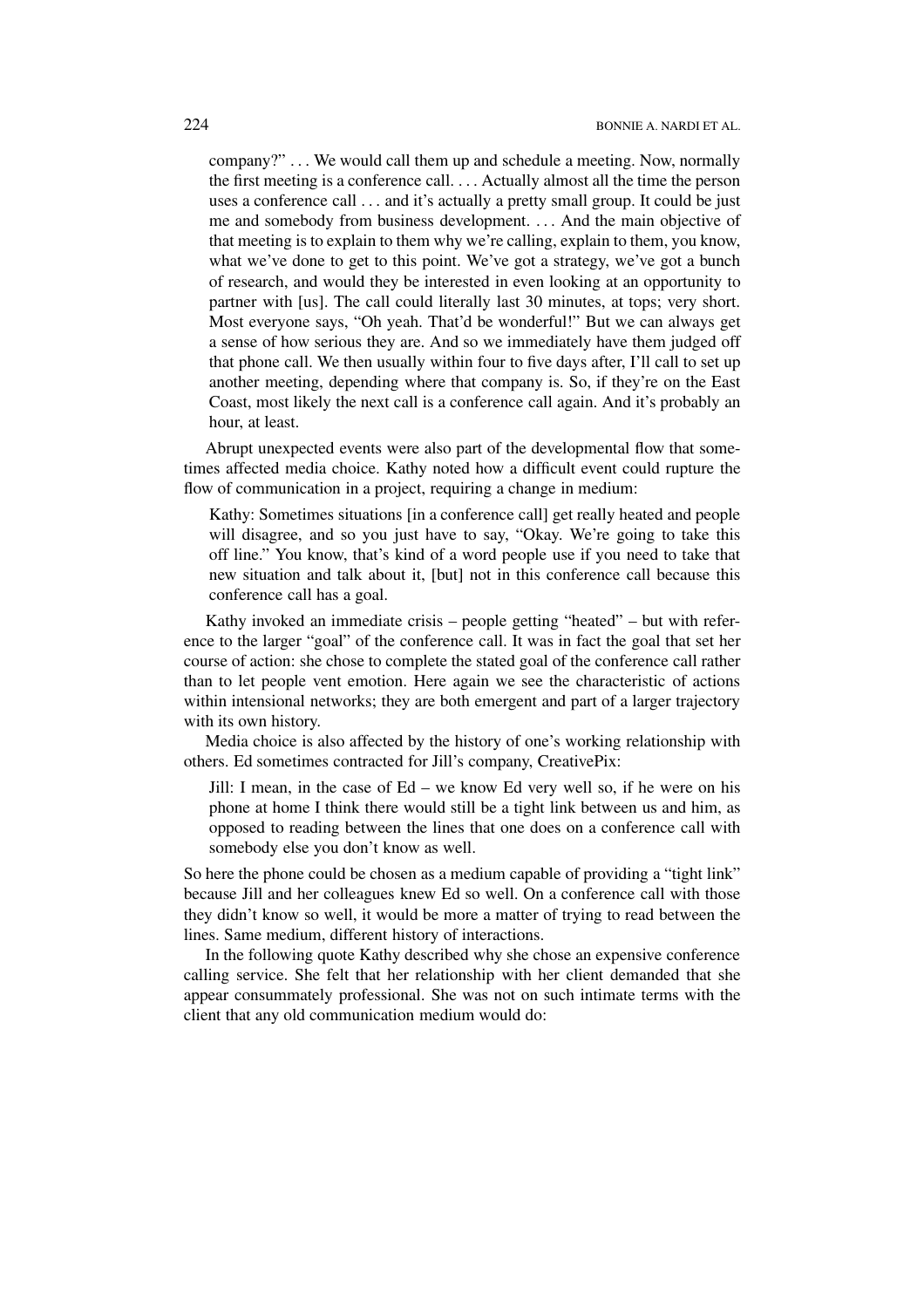Kathy: Yeah. Actually [my long distance provider] did the conference call this morning and it was a \$15.00 setup plus 52 cents a minute.

Interviewer: Yeah, actually, I hadn't even thought about the technicalities of that. That's quite expensive.

Kathy: Uh-huh.

Interviewer: So you call them and then they call the participants. [Why do you use such an expensive service?]

Kathy: Well, I think it's more professional and I feel more comfortable that actually it happened *...* Even if I had my phone, and a lot of people have phones that you can conference call on, I'd probably do that and, actually, my phone *does* have a conference call, but I don't think – it's not sophisticated enough. I don't think it's good enough in order for me to present a professional image.

Interviewer: How does the other person know the difference?

Kathy: Well, one, the person calls them and says "I'm calling you to put you on a conference call." You know, which confirms who's on the call. *...* So that's like they're being guided kind of thing, and you can do a roll call which is, you know, "so and so here, so and so there."

Media choice, then, involved the social network factors of recipient preference as well as the developmental history of interaction the informant shared with his or her contacts.

#### *Language*

Crossing organizational boundaries often involves dealing with people very different from oneself. In our study people told us how they consciously changed their language to adapt to those with whom they were working. This is a remarkably fine-grained adjustment in response to the heterogeneity of people's networks.

Rachel, a producer in the firm that creates Web pages, had three concurrent projects with three very different groups. She tailored her language to each individual group, to foster communication, to maintain the sense of connection as the work proceeded:

Rachel: So actually when I took on more than two projects in the beginning I was a little bit apprehensive that I'd be able to just switch gears and even vocabulary because "BigBank" is very corporate; "StateUnion" is very union; and "Electronic Gaming" is a very kind of New Age-y, entertainment-y kind of thing. So just changing languages is hard.

Interviewer: Give me an example. I mean, are you conscious *...* or does that happen automatically?

Rachel: Oh yeah, at BigBank, for example, I'll pick up the phone and I'll talk about the progress of the project and I'll say something pretty corporate like, "*Hey, we're moving forward; we're going to upload next week. Schedule is*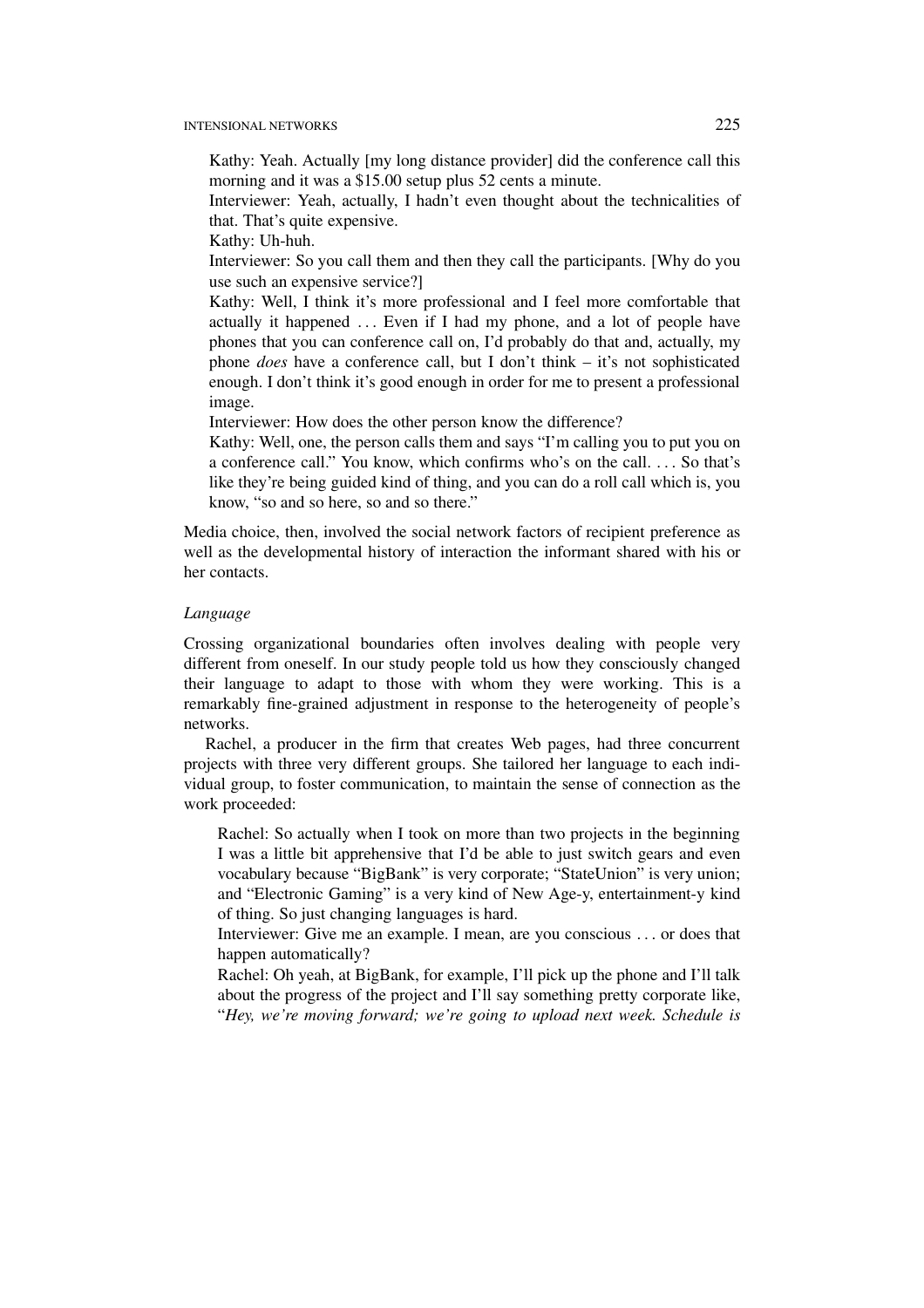*on board*." That kind of corporate talk. And they use that term "folks" a lot. "Folks," and "getting on board," and "moving forward," and all that kind of stuff. So I'll use that on one phone call.

Then I'll talk to LocalUnion which is more union based, and I'll have a more kind of, the client is a woman, I'll have more of a sisterly conversation about how hard it is to move things through bureaucracy and what a great revolution we're forming to get this demo through. And it will be a lot more about getting stuff through and the battle that we're fighting against the bureaucracy, which is very different language from BigBank.

And then with Electronic Gaming, I'll have more of a cool and laid back kind of "*Hey, it's cool*" kind of thing. "*Hey, did you get that shot?*" That kind of conversation with them. More entertainment kind of vocabulary.

Greg, creative arts director in the firm that produced commercials, discussed how his engagement with the global economy affected his language choices:

Greg: And the two times where I've done, where I've actually gone to Asia, you know, the first thing I learned is actually how much of what I say on a dayto-day basis is uninterpretable slang. Because when you're talking through an interpreter and you get questions like, "Where's the damp chicken?" you realize that you'd said, "Well, he's as mad as a wet hen." That it's being, everything is being translated literally, and the questions are *...* So suddenly you develop this very pedantic, slow, concrete way of describing exactly what's *...* you know. And they're all taking notes in Chinese or Korean or whatever. So that's interesting.

Rachel explained the care with which she activated phone communication with her contractors who worked at home. She wanted them to be loyal to her company, so she put herself in their "space" mentally, imagining their surroundings and responding to them on their terms, using what she called "intermediary language":

Rachel: And what I try to foster in all of our independent contractors is an allegiance to the company – to this company.

Interviewer: How do you do that?

Rachel: I talk to them. I realize that they are at home in their home setting. I don't call them up and talk business right away. I'll call them up, for example, one of my programmers off site is working on fixing up his house. I'll call him up and say, "Hey! How's your floor going?" or "Your windows!" and kind of get into his world. And he'll talk to me and we'll chat about this and that and then I'll get to work stuff. Cause I know, I've worked at home before. I know what it's like when you get this business call and you're in your home setting. It's just kind of sometimes invasive or intrusive, and you need to walk a fine line whereby you have that kind of intermediary language. And I don't think it's a ruse. I think it's just a part of conversation that you're meeting each other somewhere.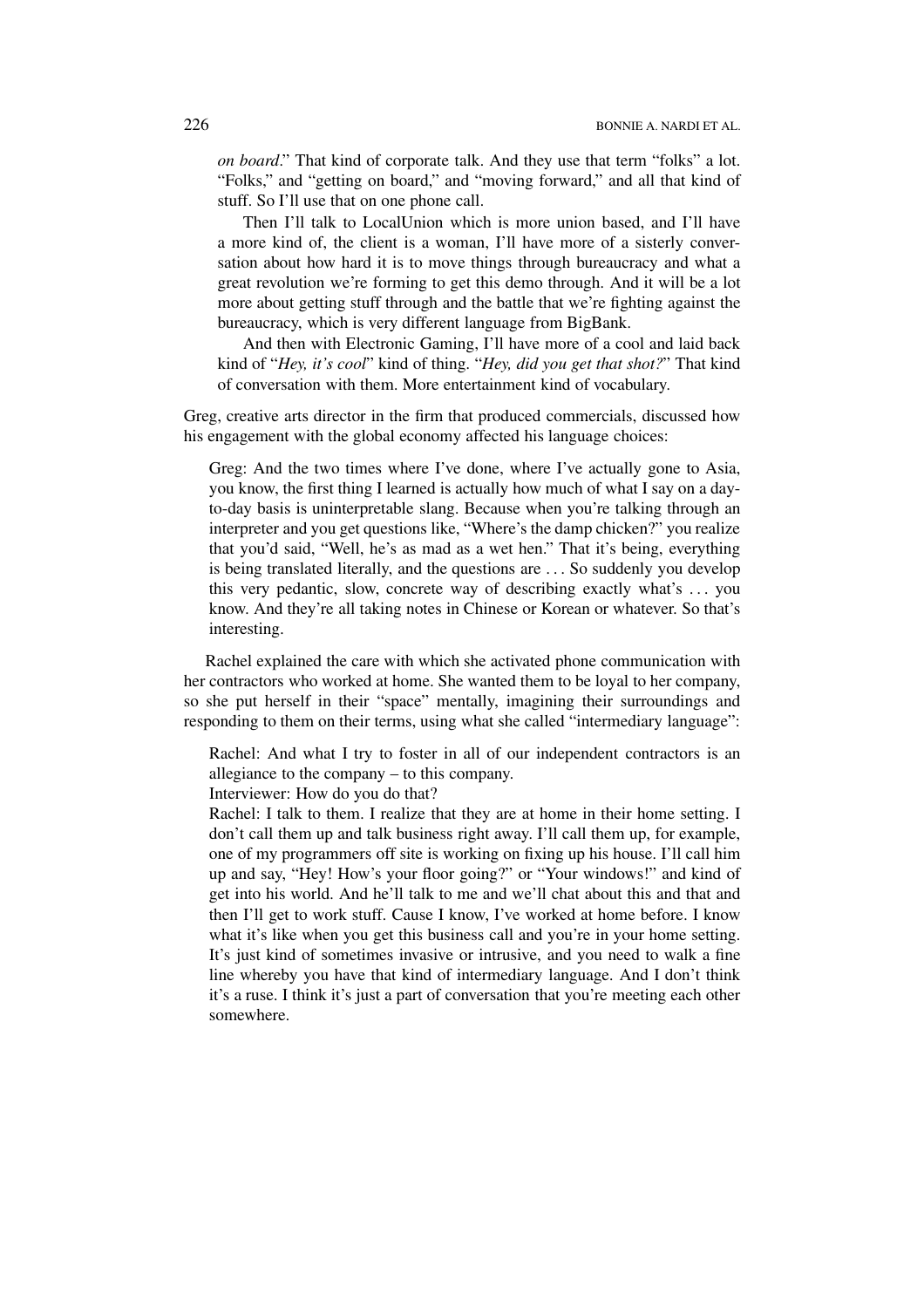Rachel referred to the "intermediary language," she used to insert herself and her work concerns carefully into the home environment where the contractor was working. She noted that it was explicitly her strategy to gain allegiance by talking to contractors in the context of their own space and situation, even though she was not physically sharing that space or situation at the time she talked to them. Through skillful use of language, she was able to "meet" them "somewhere."

### **Social forms that structure collaboration in the workplace**

Our research investigated intensional networks. Other related research efforts have analyzed *communities of practice* (Wenger, 1998), *actor-networks* (Law and Callon, 1992; Latour, 1996), and networks of *strong and weak ties* (Granovetter, 1973). In the activity theory tradition, two new forms have recently been described: *knots* (Engeström et al., 1999), and *coalitions* (Zager, 2002, this issue). We compare intensional networks to these forms. They are not all completely disjoint, nor do they all differ on exactly the same dimensions. These social forms represent efforts to describe social relations in the workplace that we believe are important for understanding collaboration in today's economy.

# COMMUNITIES OF PRACTICE

Wenger (1998) highlighted "communities of practice" as loci of learning in corporations and other institutions (see also Lave and Wenger, 1991). He observed that learning is situated and takes place in the thick of ongoing practice. While training classes and manuals have their place, much learning is informal and practice-based ("learning on the job"). Workers learn the practices of their profession through direct participation in a community of practice.

Wenger noted that sustained workplace relationships buttress communities of practice. He described a group of female insurance claims processors working in a traditional clerical office environment (Wenger, 1999). Tight connections characterized the claims processors' community of practice. The office was a familiar environment where everyone knew everyone else. Birthdays were celebrated and gossip exchanged. There was also a negative aspect to the connectedness: the claims processors were closely monitored, having to meet daily production quotas. Many found this stressful.

Intensional networks differ considerably from communities of practice. First, a community of practice is a more encompassing and general concept than intensional network. Because Wenger was drawing attention to a general process of learning, he defined community of practice broadly to describe a locus of learning for general sociological categories such as family members, workers, students, scientists, musical groups and so on  $(p, 6)$ . We are trying to pin down a more specific form of workplace practice than such a general term can capture.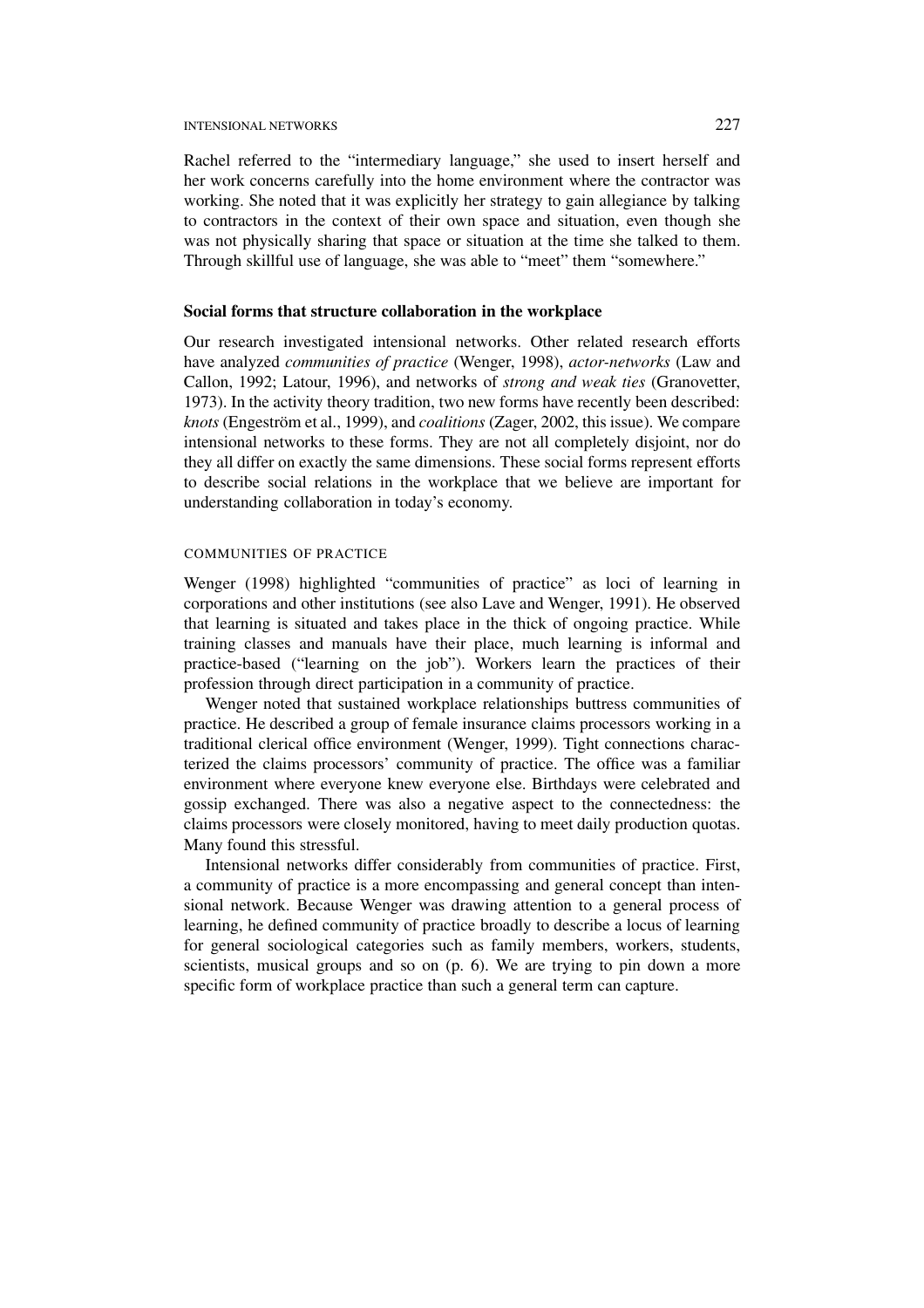Wenger (1999) observed that indicators of a community of practice include dimensions such as "mutually defining identities," "local lore, shared stories, inside jokes, knowing laughter," shared jargon, "very quick setup of a problem to be discussed," absence of conversational preambles, and "shared discourse reflecting a certain perspective on the world" (pp. 125–126). As we have documented, the social landscape is quite different within intensional networks. We found people consciously changing their language to suit different audiences, lacking a shared sense of humor (not to mention knowledge of specific jokes), carefully planning conversational preambles, and putting considerable effort into setting up "problems to be discussed," as well as establishing the working relationships themselves. Intensional networks are more heterogeneous than communities of practice, including people with whom the worker may share little, especially in the initial stages of contact.

Another important difference is that intensional networks are *personal*, rather than being shared by multiple people. In contrast to communities of practice which take place against a backdrop of shared culture and practice, intensional networks are maintained by individuals. Joint activity is accomplished by the assembling of sets of individuals derived from overlapping constellations of personal networks. These individuals have to create sufficient shared understanding to get work done, but such understanding must be collectively constructed rather than existing historically in an ongoing community.

An additional difference is that a community of practice and an intensional network are both loci of work, but in a community of practice we can usually point to a specific place such as a classroom or office as the site of work or workplace communication. For example, Orr (1996) studied copier machine repair people who spent most of their time in the field, but who met together on a regular basis to socialize and discuss problems and to tell "war stories" which embodied knowledge about how to tackle difficult copier repair problems.

An intensional network is often much more distributed. The work happens in phone calls, emails, exchanges of documents, and face to face interactions in diverse settings. These settings are often far from any place that workers' would even metaphorically consider a "community." Even when physical space is shared, the heterogeneity of interacting intensional networks, such as that described by Gary in our first example of the media loft in San Francisco, means that insider jokes, shared identities and perspectives, and so forth, are lacking. These things may, however, be present in subsets of the network such as the "core group," noted by Gary.

Communities of practice are perhaps more characteristic of traditional offices such as those devoted to clerical work (e.g., the claims processors), rather than the kinds of highly self-directed work we found as we investigated boundarycrossing work. Other studies of communities of practice have considered the work of butchers and tailors (Lave and Wenger, 1991). In these craft-oriented work settings, we would expect to find shared sensibilities among people doing similar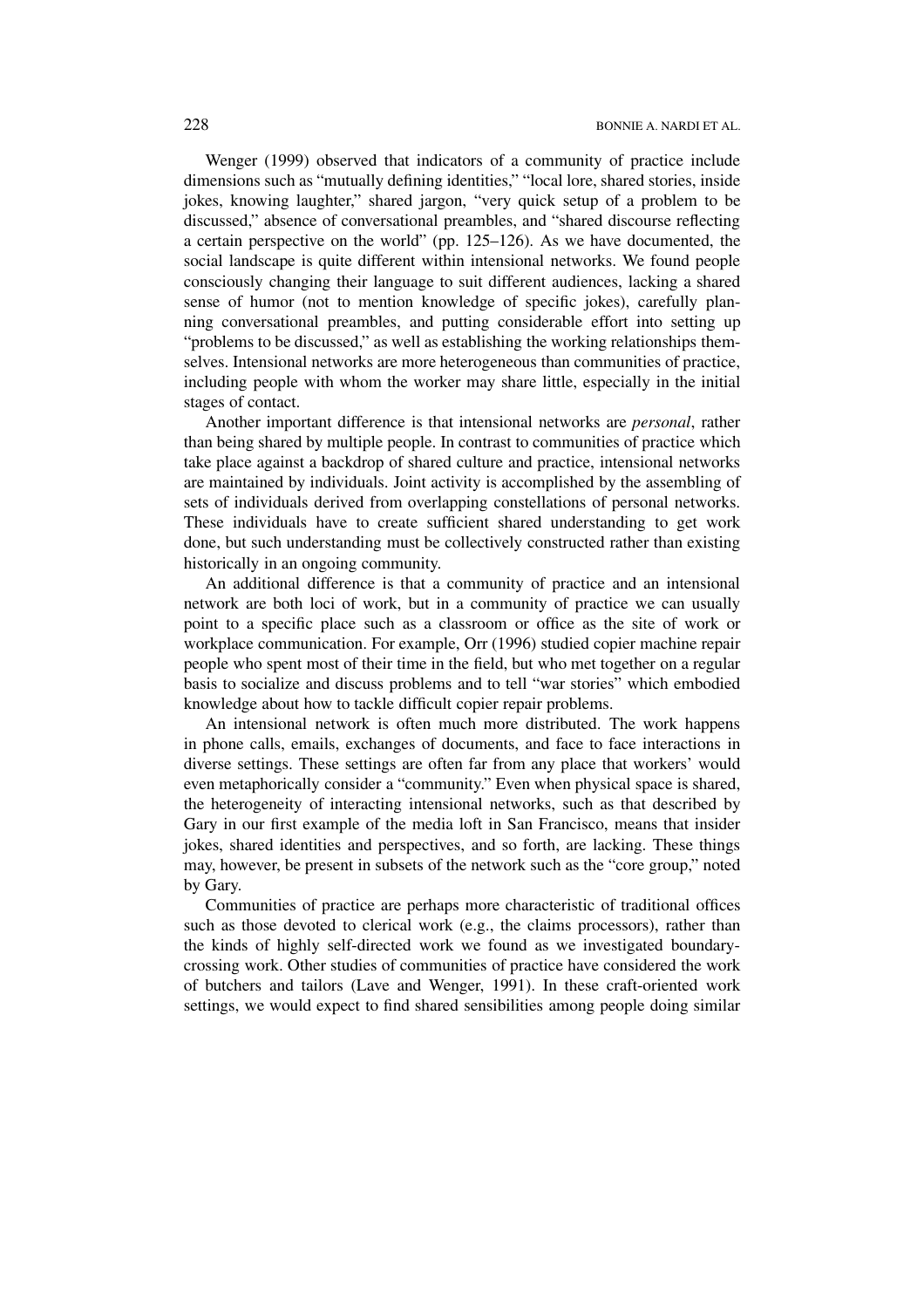work of a fairly routine nature in a stable physical setting such as a tailor shop. By contrast, we investigated people encountering new territory as they crossed boundaries into others' worlds to accomplish joint work where shared understanding had to be created.

Østerlund (1996) attempted to apply the notion of community of practice to the copier salespeople he studied at a large American copier company. However, after a lengthy ethnographic investigation, he found that rather than having access to a ready community of mutual support and shared understandings, new salespeople had to form personal relationships, one by one, with colleagues and other specialists in order to learn their jobs. Although Østerlund did not use our terminology, his work is a rich case study of the intensional networks of copier salespeople. Østerlund's observations match ours in many interesting ways, such as the carefully chosen and varying language salespeople used with different customers, the focus on creating, maintaining and activating personal relationships as the core of the salesperson's activity (and as the very source of success or failure in saleswork), and the extreme heterogeneity of salespeople's networks including all kinds of customers as well as many different kinds of specialists within the copier company.

The copier salespeople were constantly engaged in the task of understanding the world from someone else's point of view, rather than from the point of view of a single community of practice to which they belonged. Østerlund described the activity of a salesperson, "Carol," whose activity involved [learning] "to talk the customer's 'language,' learn[ing] to see and use the functions of [the copier company's] equipment from their perspective, and learn[ing] to understand their potential interest and influence in the decision-making process for the purchase of new equipment" (p. 125). Østerlund observed that the "war stories" characteristic of communities of practice were non-existent among sales people; information exchanges took place within heterogeneous networks, and the information was constantly changing, rather than settling into oft-told tales shared among a single trade group.

Mortensen and Hinds (2001) studied twenty-four teams and found that no team was in complete agreement about team membership, suggestive of the more fluid, less definitive social forms we believe are important in today's economy.

### KNOTWORKING

A closer approximation to intensional networks is provided by the concept of "knotworking" developed by Engeström et al. (1999) within an activity theory framework. Like us, Engeström and his colleagues have noticed that a great deal of work in today's workplace is *not* taking place in teams. They pointed to nonteam work configurations such as airline crews, courts of law, and groups of radiologists who assemble at work in a situation driven way (see Barley, 1988). The authors observed that an important form of work group is a "knot" in which "combinations of people, tasks, and tools are unique and of relatively short dura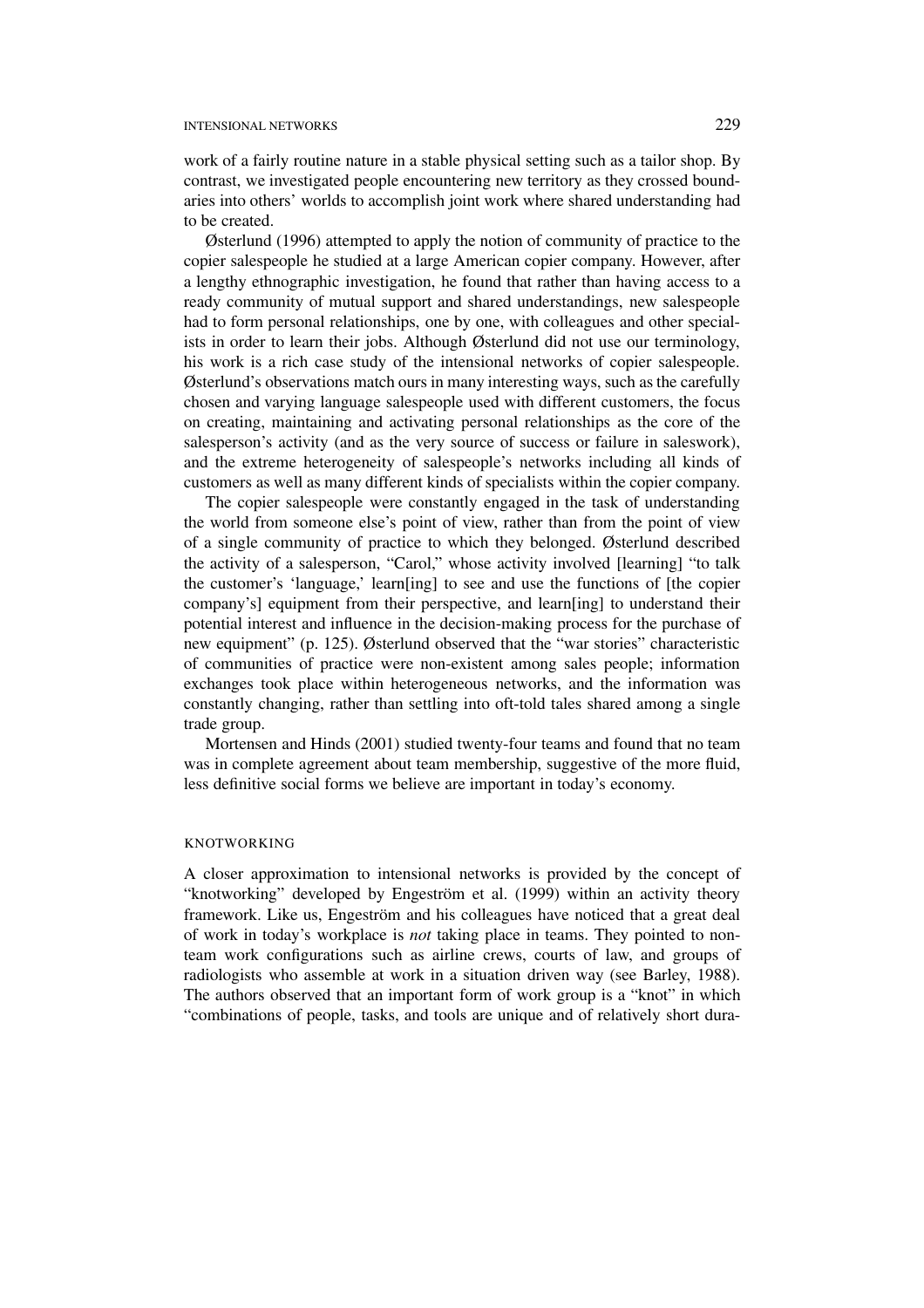tion." Knots bring together "loosely connected actors and activity systems." Just as we see intensional networks as an important form of workgroup configuration in today's economy, Engeström et al. described knots as a "historically significant new form of organizing and performing work activity." The authors contrasted knots to communities of practice, noting the differences between the two in terms of knots' loose connections, short duration of relationships, lack of shared lore, and so forth.

The intensional networks we observed differ from knots in several ways, however. First, intensional networks often involve long-term relationships (Østerlund, 1996 also provides data on this point). Second, the joint work may last for long or short periods of time. Third, the knotworking that occurs within established institutions is more structured in terms of the roles it draws upon. For example, neurosurgery requires a neurosurgeon, an anesthesiologist, a neurophysiologist, a scrub nurse and various nurses assuming other roles (see Nardi et al., 1996). Likewise, an airline crew must have pilots, flight attendants, and so forth. These roles are obligatory and non-negotiable. In contrast, work that is mediated by intensional networks results in more flexible and less predictable configurations of workers. Fourth, in intensional networks, workers are not thrown together in situationdependent ways or assembled through outside forces (such as hospital staffing personnel). Instead, work activities are accomplished through the deliberate activation of workers' personal networks. *Configuring labor is up to workers themselves*, whether it is a public relations specialist enlisting a journalist to do a story, or a media firm finding animation experts, or a business development executive seeking new business partners. In Engeström et al.'s examples of knotworking, knots form either through corporate or institutional agency (airline crews, courts of law), or they are pulled together in unscripted ways as situations unfold (e.g., Engeström's example of the capture of a mental patient). Intensional networks, by contrast, are grounded in the deliberate activation of personal networks that have been carefully cultivated, often over many years.

Intensional networks may coexist with conventional teams. At the Internet company, Insight, intensional networks were important, as we have documented. However, teams were important too. Insight was a particularly interesting case study for us because at the time we began the research, knots, called "virtual teams" within Insight, were a key form of organization. But literally overnight, Insight moved to a more conventional team-based organization. In a huge company-wide reorganization (plotted over a period of months but implemented in one dramatic day), the company jettisoned virtual teams and put conventional teams in place. What employees referred to as a "pool" of resources was replaced by small teams. For example, under the new system, a team might consist of a producer, an engineer and a designer working in, say, the international group. In the old system, everyone was in the "pool" and would be recruited on as needed-basis, rather than being part of a group responsible for international.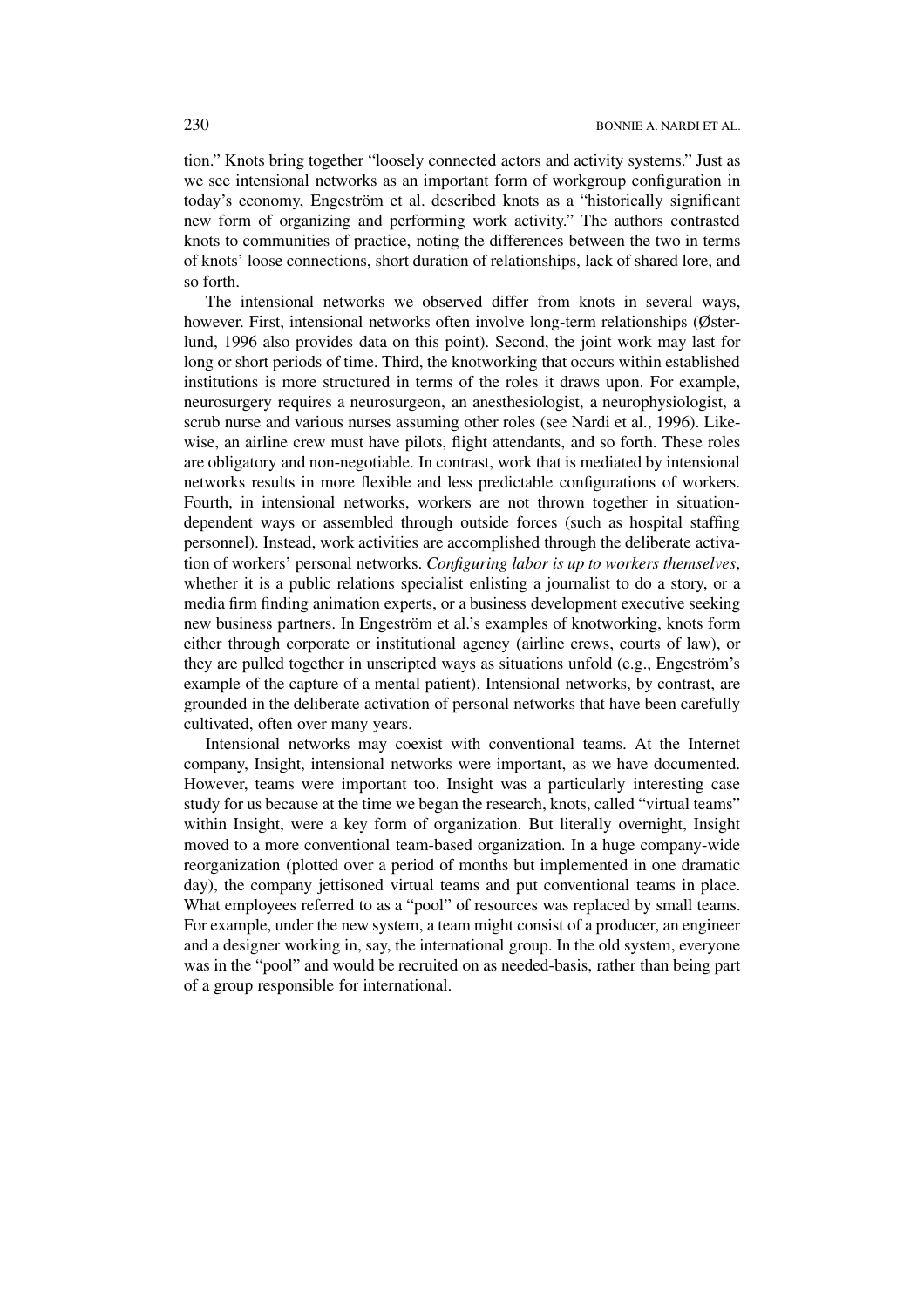The following dialogue with Jane took place about four months before the reorganization. Jane described the virtual teams and spoke of the tensions they created that in part led to their demise.

Jane: So, the producer's main job is they are the project leader, so they are responsible for coordinating all of the individuals that they have to pull in to get this product out. So they might actually have to pull in a salesperson. And we call these the virtual teams.

Interviewer: Uh-huh. Why do you call them virtual?

Jane: Because they come together and then at the end of a project, they disappear.

Interviewer: Okay.

Jane: So each person on the virtual team actually reports to a different organization in the company.

Interviewer: Uh-huh. Uh-huh.

Jane: But in order to get a project successfully done, they have to pull together as a team, create this project, create this plan, create this schedule, and then when it's done, they go off and do something else and work with a different group of people in the company.

Interviewer: So how long are they together?

Jane: So it varies. There can be a project that is four days long. There could be a project that is –

Interviewer: Four days?

Jane: Yeah.

Interviewer: That's right!

Jane: There could be a project that's ten months. So the challenge of the virtual team is you're always working with different engineers or different designers, or a different project lead who manages it differently, who tends to like to work different hours, a different style, has a different communication element. So a very short project makes it challenging because you have to understand those elements very, very quickly. In a very long project, the difficulty is usually you actually have people coming in and out of the project. So there could be, you know, you have an engineer set on a project for a very long time, and guess what? They get pulled off to do another project and they substitute somebody else in, or they leave, but whatever, there's always an element that you have to adjust for.

Employees we interviewed about the reorganization recognized the possible loss of efficiency in having workers with some "downtime" if their work temporarily slowed and they could not be randomly assigned to other business units that needed labor. But they welcomed the new structure as more "cohesive" and personally satisfying. They felt they could be of more value to the company since their special expertise could be brought to bear on problems they knew something about, rather than being used more generically as what Bishop (1999) called "worker widgets."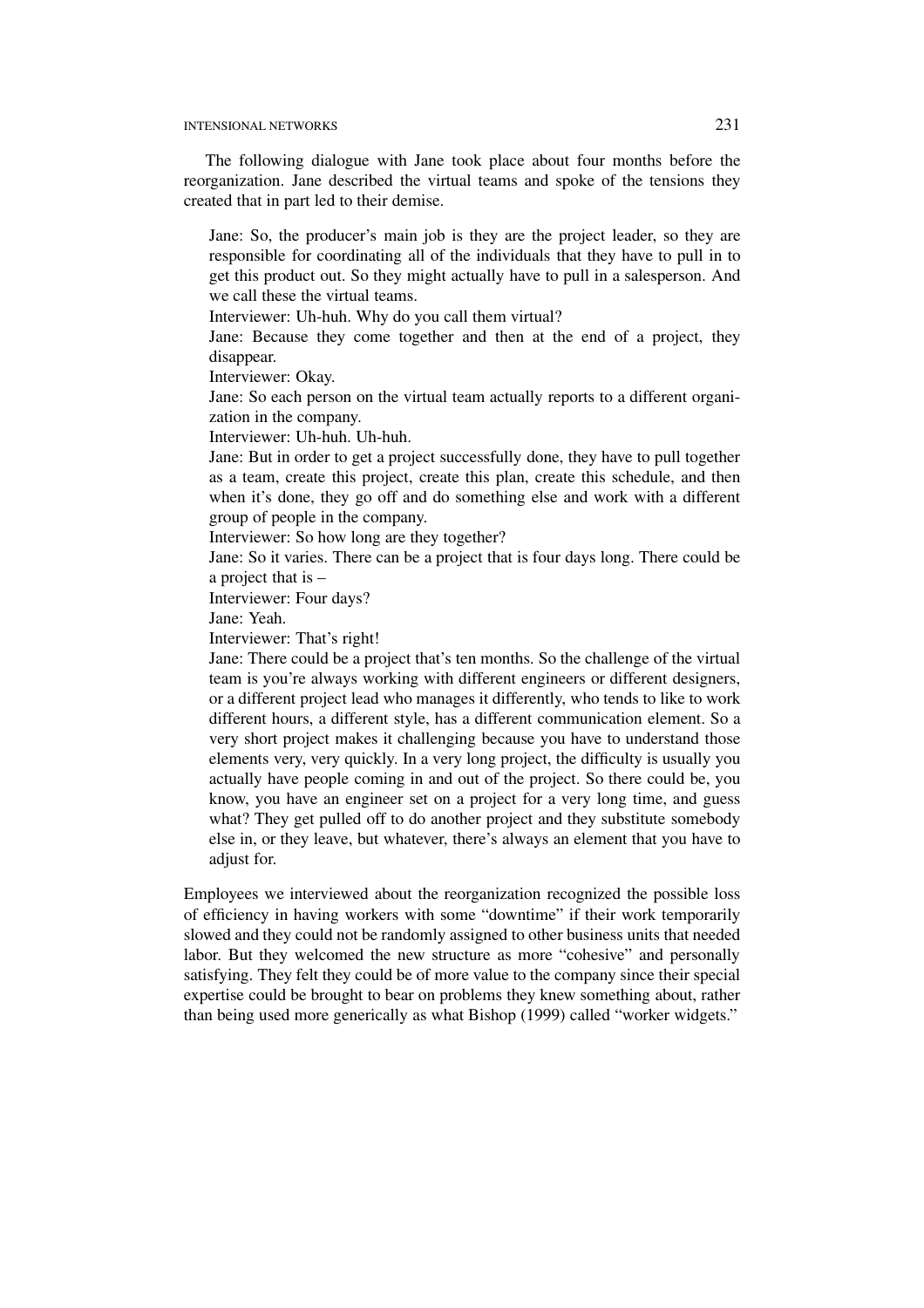We are not saying that knots are destined for failure; clearly, they have operated historically in many settings as Engeström et al. have documented. What we are saying is that if there's one thing that characterizes the new economy, it's change, and social forms such as knots, teams and networks are part of the repertoire that corporations and workers are experimenting with as they attempt to meet the demanding conditions of the marketplace.

From our data, we believe it isn't always so easy to make a clean distinction between knots and intensional networks. For example, "Lynn," an attorney who appealed life sentences on a contract basis for the state of California, functioned in ways that exhibited aspects of both knotwork and netWORK. Lynn's situation might seem a classic knot: she was an independent contractor called in by the state to provide legal services for indigent prisoners. She worked with different prisoners, attorneys and judges as cases came and went. When Lynn began to describe her work, specifically how attorneys were chosen for specific cases, it sounded like knotworking:

Lynn: There is a real effort made to match the seriousness of the case, based usually upon the sentence and the charges, with the level of experience of the lawyers on the panel.

Interviewer: And that's determined by years, or by?

Lynn: Years and quality of work. Success record in this line of work is pretty hard to come by, so, that kind of thing. And then they call on the phone and ask if you're available to take a new case and give you a little bit of information about it.

This description suggested an institutional formula being applied to the recruiting of a contract attorney to form a knot. (The knot, by the way, was neither formed quickly, nor was it of short duration as appeals can drag on for years.)

But then Lynn went on to describe a give-and-take in the management of the work more characteristic of a network:

Lynn: So in the process from the time I'm appointed until the time I've read the record, the forty days [which we usually get to read the record] is very often pushed far beyond that limit to maybe three or even six months, depending on how complicated it is, how long the record is, if I need more information.

Interviewer: So you can do that? I mean, you can push it?

Lynn: Yes, yes. They don't like it, but you can do it. Because there's a relatively small amount of people doing this work, and a very small amount of people at the highest level of experience, which is where I am, they have to sort of accommodate you to a certain extent because, otherwise, the whole system would grind to a halt.

So here we see the invocation of a network of "people at the highest level of experience." Network behavior came into play in the attorneys' practice of "pushing it" because they knew that they would likely be "accommodated" as specific individuals with specific known expertise, despite the fact that they were not as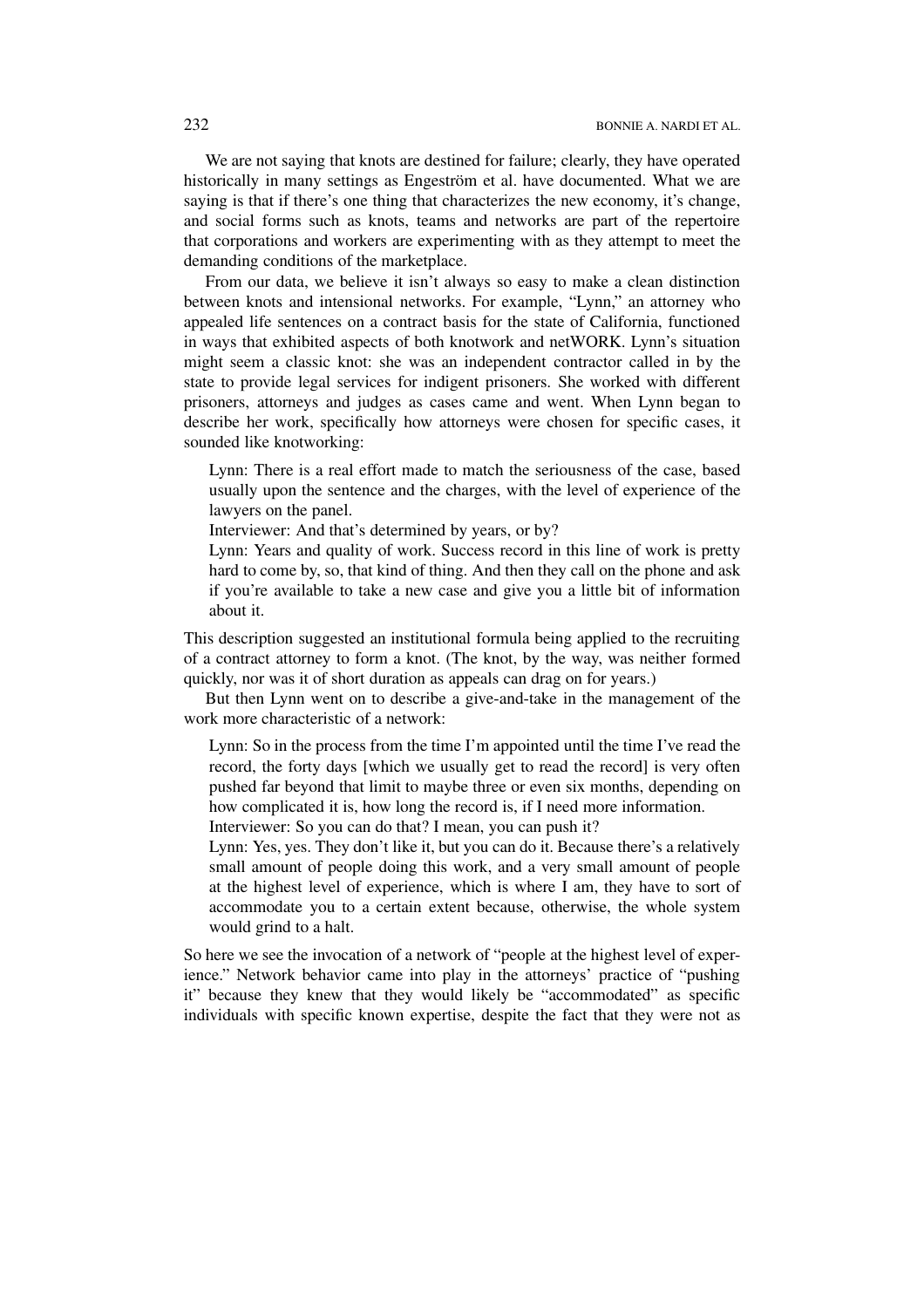"available" as they should be. The system did not function through purely bureaucratic procedures of applying formulas of years of experience and availability to form knots, but flexibly accommodated specific individuals known to one another in the small legal circles of life sentence appeals in the state of California.

An important aspect of knotworking and netWORK is a *temporal patterning* of ebb and flow in network activation and deactivation. Engeström and his colleagues observed a dynamic in knotworking they called *pulsation* in which a knot would come together to accomplish work, and then dissipate as the work concluded.

This dynamic seems to operate in intensional networks too, though in a somewhat different way. The difference is that the intense interaction of pulsation in a network leaves behind a transformed network, whereas the accomplishment of joint work in a knot does not change the personal networks of workers in any work-related way (e.g., airline crews would never recruit their own labor). In an intensional network, even after the pulse slows – the activity has ebbed – there is a strengthening of the network for future joint work, or possibly a rupture in the case of conflict. In either case, the network *is transformed* as a result of the activity in a way that does not seem to be characteristic of knotworking. For example, after intense interaction within a network, media choice decisions may change in the future. A technology like the telephone might be more effective once a close bond has been established, as Jill suggested of her interactions with Ed. An obvious transformation is that a particular contact, once established, may be tapped for future work or information gathering. The historical experiences of workers in intensional networks qualitatively change the way they behave toward one another in their networks in future interactions. While this is probably somewhat true of knots, it does not seem to be as central. Future research will be needed to uncover the extent to which these differences are important.

# COALITIONS

Zager (this issue) described a collaboration configuration he called a *coalition* which shares many of the characteristics of knots in being temporary, loosely bound, and fluid. Zager noted that coalitions are "temporary collaborative forms [in which] constituent individuals and teams are connected by shared interests; constituents are part-time members of the coalition; membership in the coalition at any moment is fluid and diffuse; the coalition is loosely bound." Zager's language echoes that of Engeström et al. as they described knotworking.

Coalitions, however, differ from knots in that they occur in large distributed organizations where parties to the function of the organization are separate and often out of communication with one another. (Examples of knots to date have involved collocated assemblages of relatively small size.) Zager observed that in many situations, such as breakdowns in large organizations where problems ramify throughout a system, pieces of the problem get solved by various parts of the organization as they contribute their specific expertises. However, often no one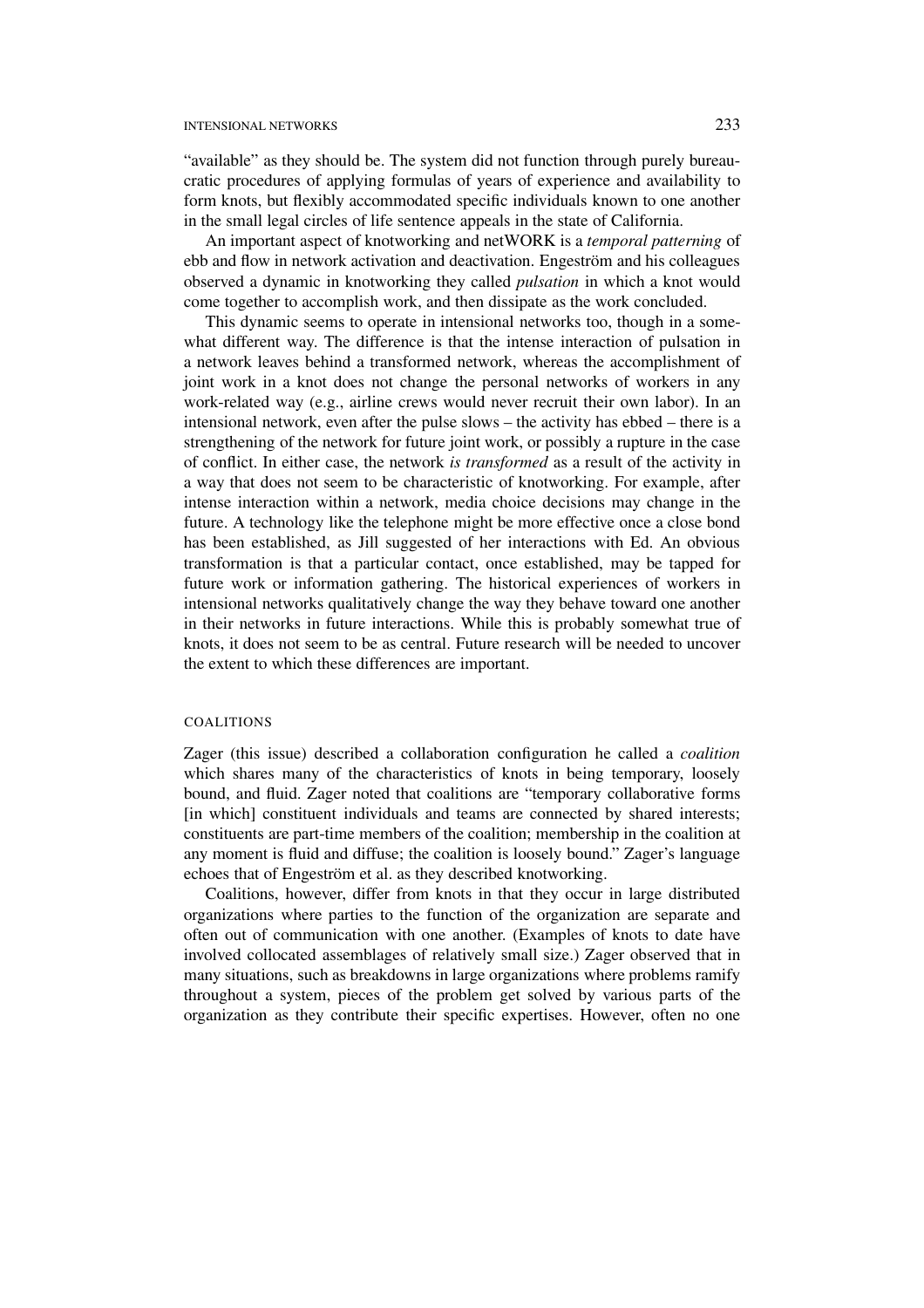person has a sense of what is going on in the system as a whole. The perspectives of players in the disparate parts of the system may in fact be quite different, more different than those of a knot where at least everyone has some shared sense of the situation through collocation and/or fewer players.

Zager described a breakdown in a large networked computer system in which collaborators in New York, London, Paris and Tokyo had to troubleshoot a single problem. No one had the possibility of seeing the whole scope of the problem in the system. If we consider an airline crew or a court of law, at least everyone knows the basics of what is happening, even if their viewpoints are opposed, as in a court, or if responsibilities are sharply divided, as on an airplane. If the plane takes a nosedive, everyone "gets it" about what is happening at some crucial level. When a computer system fails, even the symptoms of the problem may look quite different from different vantage points, because of the distribution and complexity of the system. Often no one has a grip on the basic nature of the problem, as is possible in a more bounded space such as a courtroom.

So while knots and coalitions are similar, it is worth making a distinction between smaller, more discrete knots where certain kind of interactions are possible, and more distributed coalitions. In coalitions, the scope of the organization introduces new communication and coordination problems likely to require different technical and social solutions. Zager is working on solving coordination problems in coalitions, developing software to connect parts of coalitions more effectively, allowing different players to change their perspectives as needed (Zager, 2002, this issue).

Coalitions differ from intensional networks on the dimension of intentionality. An intensional network is a deliberately configured and persistent personal network created for joint work. A coalition is highly emergent, fluid, and responsive to state changes in a large system. Zager calls collaboration in coalitions collaboration "onthe-fly." He noted that in the computer system breakdown, the administrators and help desk personnel failed to notify other players of the nature of the problem, which led to further problems. "People duplicated each other's efforts and chased their tails at a time when restoring service should have had the highest priority" (Zager, 2002, this issue).

Zager observed that rather than having shared goals (in the activity theory sense of motivations) throughout a coalition, the different parts contribute, for varying reasons, to a "single outcome." Zager thus draws our attention to the distinction in activity theory between an *object* (a single outcome) and a *need* which motivates the object (see Davydov et al., 1982). When the computer system failed, there was a shared sense of wanting it to become operative again – the object – but the reasons for wanting it to become operative varied greatly.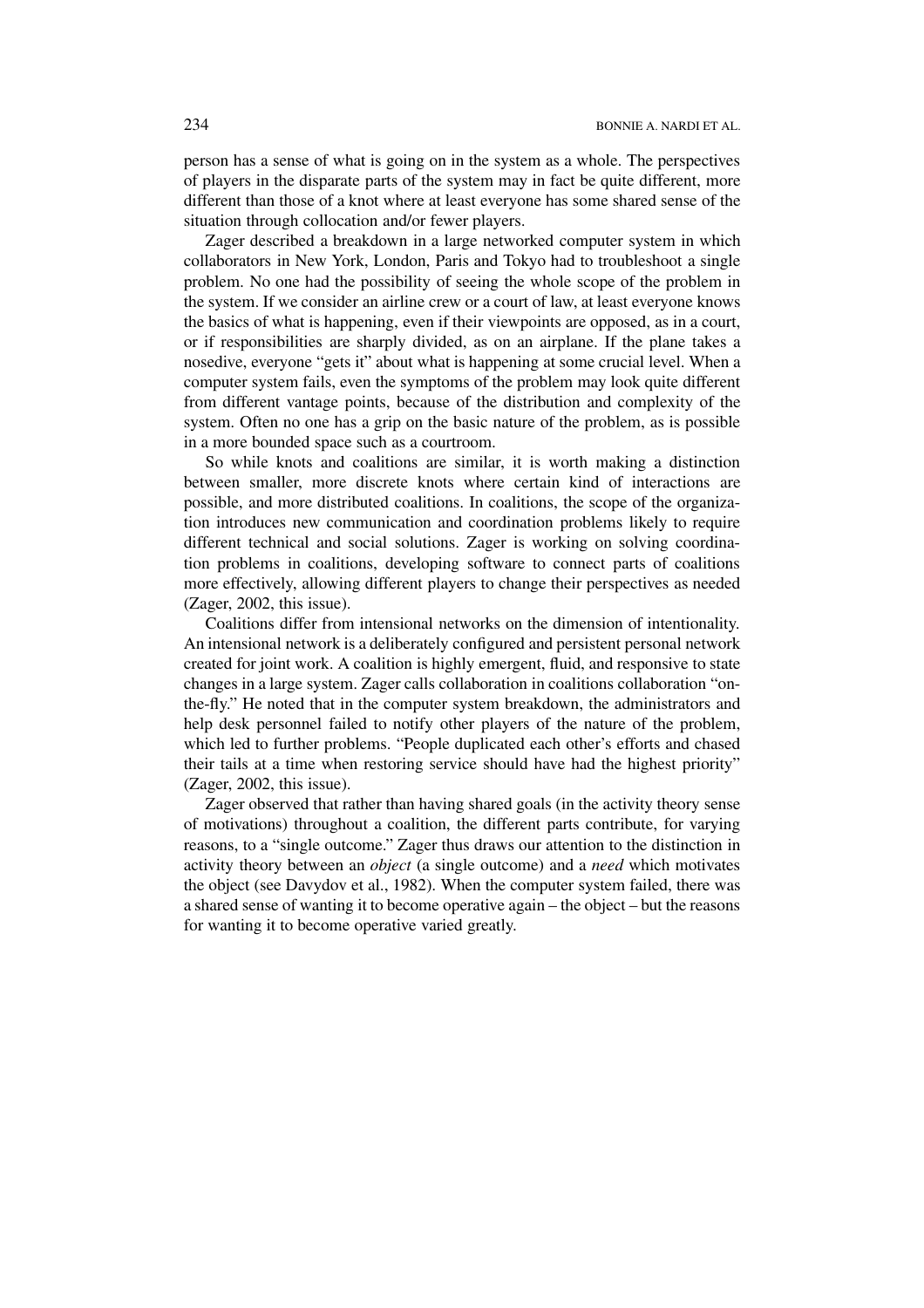#### ACTOR-NETWORKS

Actor-network theory (Law and Callon, 1992; Latour, 1996) expands the notion of a network to include non-human actors. So technologies, for example, become key actors in a network. Actor-network theory stresses Machiavellian power and persuasion as crucial forces of change.

While these notions from actor-network theory are important, they did not particularly speak to what we learned of intensional networks. Certainly any situation can be analyzed for its power relations. Certainly people in intensional networks persuade other people. However, what struck us about intensional networks was not that Machiavellian power ruled the day, or that technology took on a life of its own, but rather that an incessant buzz of small but crucial communications and reflections shaped people's worklives and consciousness. The network seemed always to be emerging through communications and rememberings, rather than having firm footings in institutional structures inhabited by Machiavellian "princes."

On another level, we found the open-endedness of an actor-network to be problematic for understanding joint work. While intensional networks can be vast, we can pretty clearly delineate who is in a live subnet as joint work proceeds, using the concept of an "object" supplied by activity theory. We see that the making of a commercial organizes a network, or the transfer of a technology, or the forging of an agreement between business partners. These activities involve a common object, which leads to the activation of particular subnets (remembering of course that vastly different needs may be served by a single object, as Zager pointed out). The object scopes the active part of an individual's network.

Miettinen (1998) noted that in actor-network theory we have no such scoping:

Since in any *...* network the number of potential elements is almost unlimited, actor-network theory has difficulties in identifying the relevant actors and structuring the analysis of relationships between them. In empirical accounts *...* the most prominent actors, those speaking most loudly, tend to be selected: innovators, managers, politicians, the "princes" of network construction. *...* The work of engineers and users remains marginal. (Miettinen, 1998)

So while we occupy common ground with actor-network theory as it stresses the networked nature of work in today's economy, we are, for the most part, heading elsewhere with intensional networks. Intensional networks are not primarily about the power bases of persuasive corporate princes, but about ongoing processes of countless everyday communications and rememberings. In a landscape of intense corporate and organizational flux, a thousand judgments, decisions and reflections occupy a netWORKer's "mindspace," as one study participant put it. Workers adjust and respond to changing market conditions, pressing deadlines, organizational realignments and upheavals. Workers' days involve continually calibrating to the media preferences of others, tailoring their very words to vocabulary judged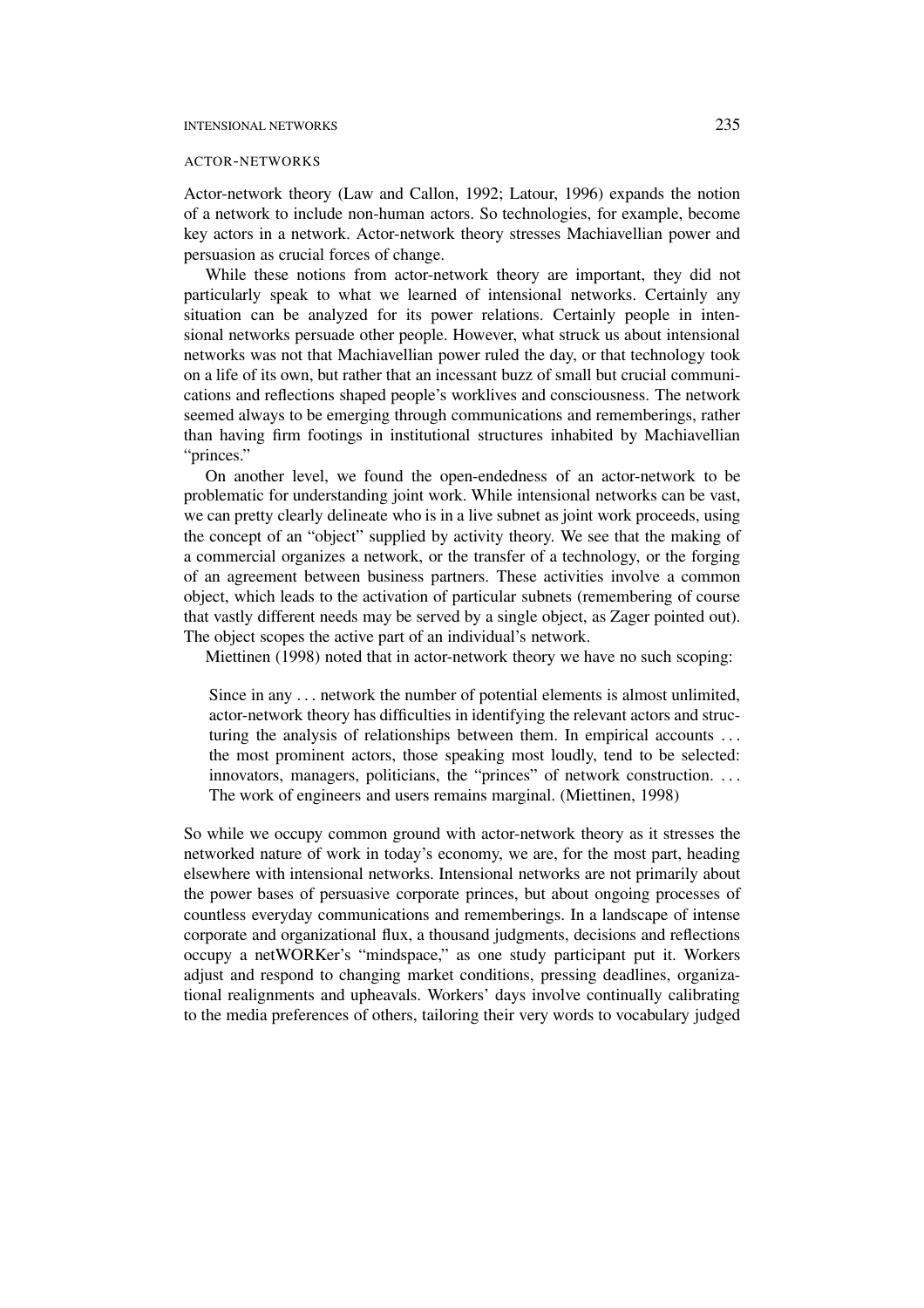suitable for varied audiences, and investing energy in devising ways to remember who is in their network and what they are up to.

#### STRONG AND WEAK TIES

One of the most important theories in network studies is the theory of strong and weak ties (Granovetter, 1973). Granovetter defined the strength of ties as "a (probably linear) combination of the amount of time, the emotional intensity, the intimacy (mutual confiding), and the reciprocal services which characterize the tie" (parentheses in original).

In general, we think it is difficult to operationalize notions of "strong" and "weak" ties, especially in the workplace. While clearly some people know each other well and can be considered to be old friends or close relatives – "strong ties" – most relationships are more ambiguous. Measuring variables such as "intimacy" is not straightforward. We have noticed that when researchers talk about strong and weak ties they often abandon Granovetter's definition and substitute an easily measurable, and usually very narrow, operational definition. So for example, Friedkin (1982) studied "information flow" among faculty members in the biological, physical and social science divisions of two universities. He defined a strong tie as simply one in which, for a pair of faculty members, each had discussed their own and the other's research. A weak tie was one in which only one researcher's research was discussed. The first three aspects of Granovetter's definition were not used at all.

A notion of strong/weak ties occasionally entered our informants' discourse when they talked about working with their friends or colleagues of long standing. Granovetter's first dimension, length of relationship, was thus sometimes salient for our study participants. Greg described how part of his value to Disney was that through long association with them, he knew what Disney liked:

Greg: Disney doesn't like orange, because Nickelodeon has orange. There's like a million of these little rules, and you try and *...* over the years I've gotten good at, you know, using the Socratic method to get it out of them.

Jane's description of establishing business relations at Insight is consistent with the weak ties formulation. New business contacts were explored indirectly by seeking out people at Insight who had prior contacts with the potential partner. Often the Insight employees were people previously unknown to Jane.

When we listened to our informants talk, they mentioned friendships and bonding, which suggested something akin to strong ties. On the other hand, they also talked about such matters as the mechanics of refreshing lists, remembering their networks, and choosing their language carefully, suggesting a complex relationship to those they worked with that does not boil down to a simple dichotomy of strong and weak ties. Bursts of intimacy could be followed by months of lack of communication, making simple notions of strong and weak ties incomplete for us as we studied netWORK.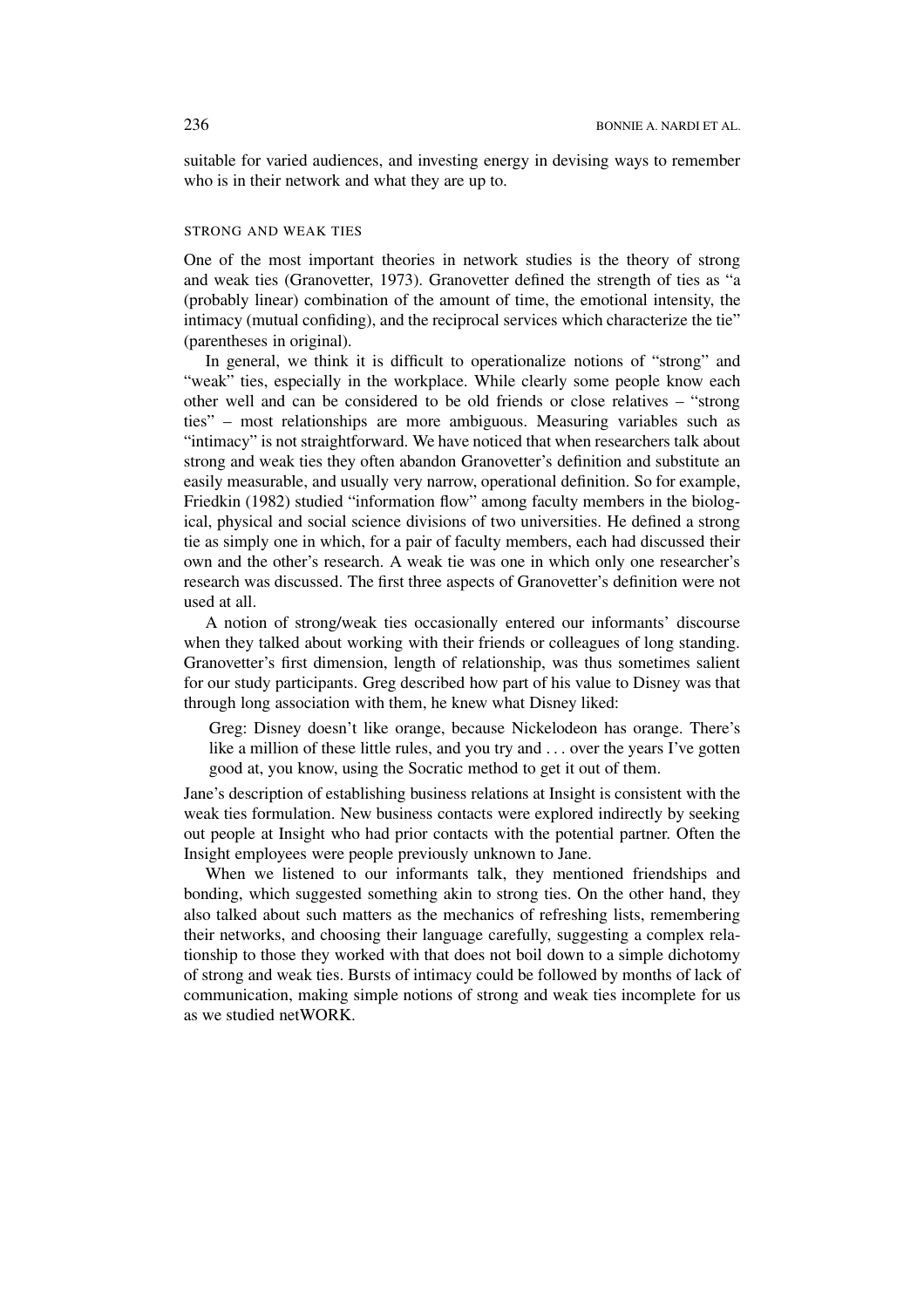We described how networks pulsate as live subnets are activated. When engaged in interaction within a live subnet, network ties are intense; when outside the space, the ties decline in salience (so much so that conscious effort must sometimes be devoted to the very remembering of ties). An intensional network must be looked at in terms of what people are doing at a particular time in order to understand its dynamics – its specific instances which change as context changes. It is here, in particular, that the concepts from intensional logic help us to see the dynamism at the core of intensional networks, a dynamism that is missed by more static descriptions such as those provided by simple notions of strong and weak ties.

The dimensions of emotional intensity, reciprocal services and intimacy vary temporally in intensional networks, depending on the current context of activity. Strength and weakness of ties are not so much stable properties of an intensional network as they are variable manifestations of ongoing processes of network activation as they occur through actions of remembering and communicating.

#### **Conclusion**

We have tried to come to some understanding of how the "raw material" for the formation of collective subjects is created and managed in today's workplace. We want to encourage attention to the many non-team social forms that operate in the workplace under modern conditions of flux and instability. Understanding these forms is crucial to designing technology that meets needs in today's changing world. We developed the concept of intensional networks, and compared intensional networks to other forms such as communities of practice, knots, coalitions, actor-networks, and networks of strong and weak ties. The reduction of corporate infrastructure means that instead of reliance on an organizational backbone to access resources via fixed roles, today's workers increasingly obtain resources through personal relationships. Rather than being embraced by and inducted into communities of practice, netWORKers laboriously build up personal networks, one contact at a time.

Paradoxically, we find that the most fundamental unit of analysis for computersupported cooperative work is not at the group level for many tasks and settings, but at the individual level as personal social networks come to be more and more important. Collective subjects are increasingly put together through the assemblage of people found through intensional networks rather than being constituted as teams created through organizational planning and structuring. Teams still exist of course, but they are not the centerpiece of labor management they once were (see Schwarz et al., 1999).

Intensional networks solve two key problems in today's economy. First, they provide a resource for individuals for their own career development, as in the case of Kathy establishing her consulting practice or Dale looking for a new job. They provide labor to small businesses and independent consultants such as Ed. Second, intensional networks are a critical resource for workers' organizations,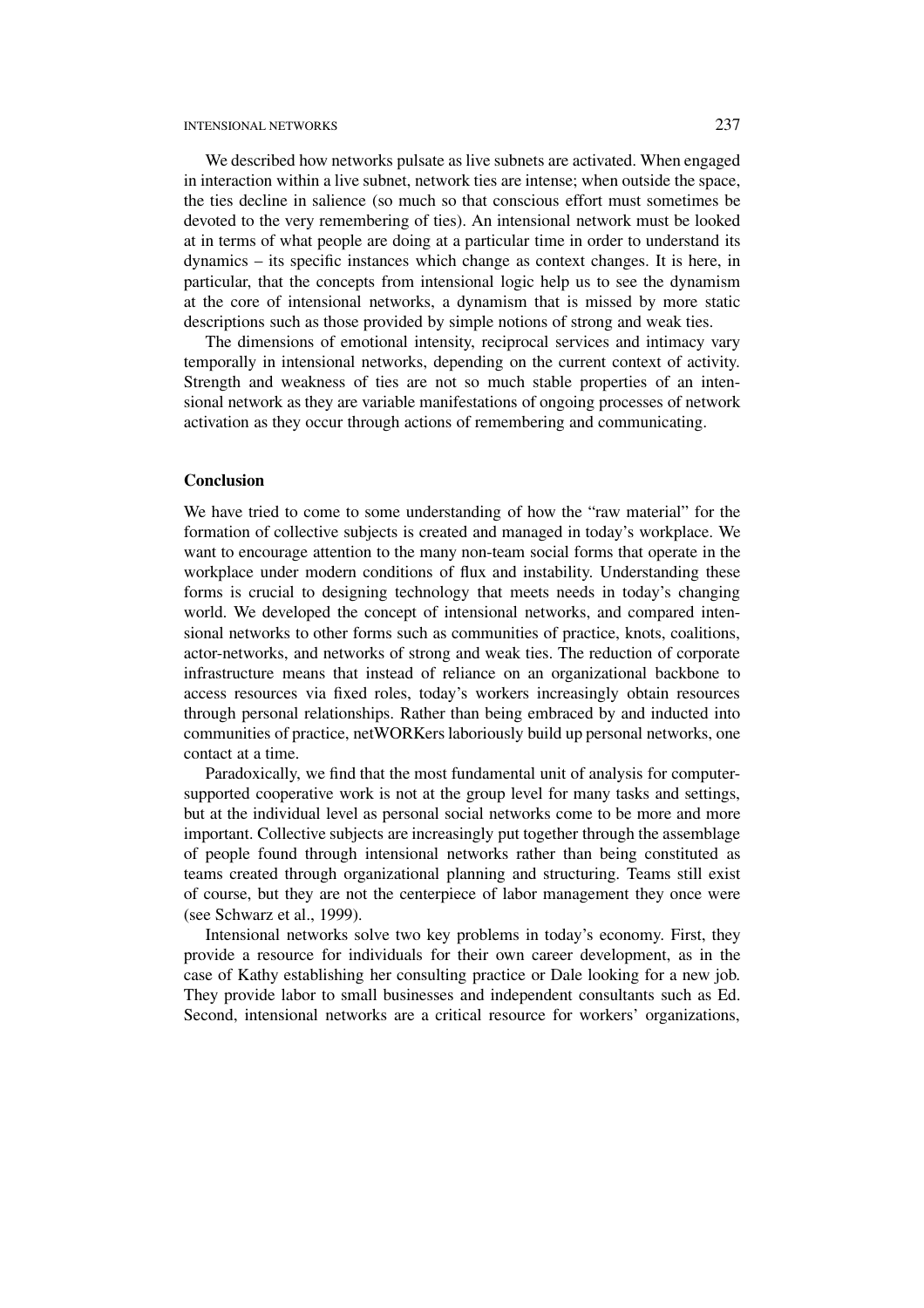providing a pool from which to recruit labor and partners, a conduit for achieving corporate goals, and a vital source of information organizational planning and execution. Carl, for example, used his personal network of journalists to publicize his company's activity and to gather information about the press useful for his public relations work.

Although intensional networks are ego-centered, portions of any individual network overlap with portions of others' networks, so they do not have the "oneoff" character that the notion of an ego-centered network might suggest. Within professions and activity systems, networks overlap, giving a sense of connection to workers even under the conditions of flux that characterize today's economy. Intensional networks are extended through the networks of others, as we saw with Jane recruiting partners through the networks of her colleagues. One of the most important resources we share with each other is access to those in our social networks.

We began our discussion by noting that the rhetoric of virtuality hides much of what goes on in the workplace, i.e., netWORK. As we have tried to show, today's workplace seems to be anything but "virtual." We found that vigorous, deliberate netWORK kept the workplace humming, as netWORKers recruited labor, kept track of their contacts, and did what they had to make new contacts (whether taking a red-eye to Detroit or deconstructing wet hens). The rhetoric of virtuality "deletes" these workers, these real people who are calling contacts on the phone, trying to figure out what jokes they will laugh at, wondering whether it is a good time to engage in conversation, remembering spousal hobbies, hopping on airplanes for some face time, and keeping track of who can draw pigs with no pants and who can't. The rhetoric of virtuality also deletes the additional work that falls on individual workers in the virtual corporation. The reduction of corporate infrastructure means that instead of reliance on an organizational backbone to access resources via fixed roles, today's workers access resources through personal relationships. Other accounts of the virtual organization have stressed the benefits of the streamlined, nimble, democratic workplace. It seems however, that individual workers incur some of the costs associated with these corporate gains (Schwarz et al., 1999).

We have drawn attention to the fact that intensional networks are historical entities grounded in real, carefully cultivated social relationships, not ethereal virtualities. Intensional networks have their own developmental trajectories that encapsulate work relationships, shared experiences, and a sequence of carefully staged communications. Networks exist in a process that unfolds over time as workers remember and communicate. Workers are transformed by the historical events that take place in their networks, and they transform others.

Intensional networks are not bundles of static properties. They dynamically pulsate as activity ebbs and flows, as different versions of the network come to life. Live subnets are the active parts of a network that keep a worker most occupied, though more distant contacts are to be remembered and tended to for future joint work. This varying network activity is captured by the notion of intensional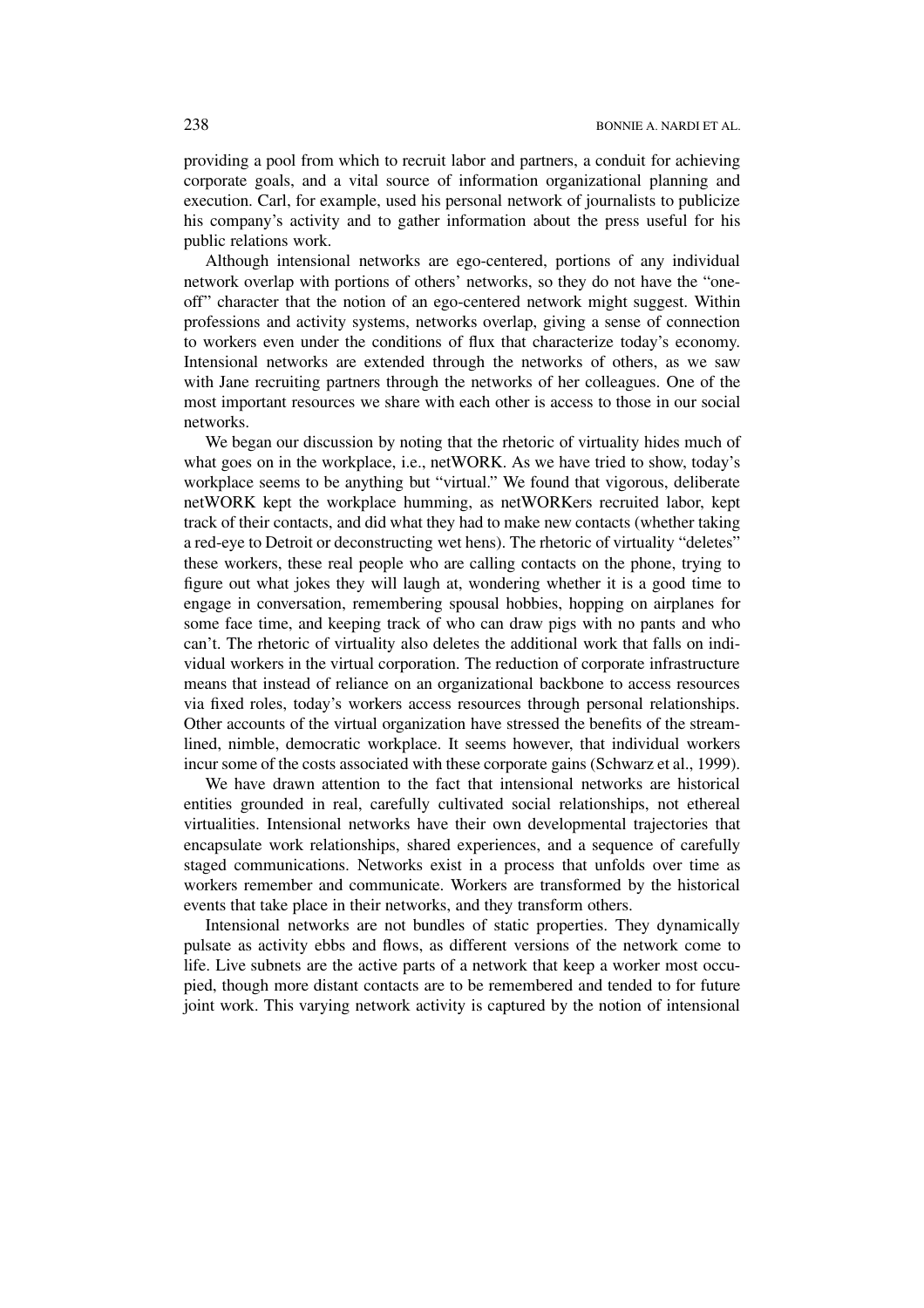possibilities that are instantiated as specific extensions depending on the activity or context. Intensional networks emerge in the heat of the moment, and at the same time, exist outside a given moment as histories of interactions that shape situational actions.

Our findings also have implications for new technologies. Given the centrality of intensional networks, we need new tools that will help workers to create, maintain and activate their personal social networks. For example, it is clear that the current generation of contact management software cannot represent the dynamic qualities or communication-centric nature of these networks. We need tools that help workers organize their work around currently active contacts, with easy access to information associated with those contacts, as well as techniques for identifying when other aspects of the network need to be reactivated. At the organizational level, technologies that recognize the diversity of workers, including contractors, consultants, alliance partners and regular employees, need to be developed to enhance communication and information access across boundaries that vary depending on the nature of the worker's relationship to the company and to fellow workers.

Intensional networks coexist in today's economy with teams, communities of practice, knots, and coalitions. Intensional networks represent an important historical social form that undergirds activity in today's workplace of fast-paced change and continual institutional flux. Joint work is accomplished in intensional networks as workers attend with energy and mindfulness to the never-ending tasks of netWORK.

# **Acknowledgments**

We are indebted to Kate Ehrlich, Ellen Isaacs, Jenny Perotti, Monica Schraefel, Barry Wellman, David Zager and anonymous reviewers for helpful comments on earlier drafts. Many thanks to our informants for their delightful, insightful conversation.

#### **Notes**

- 1. In the 1950s, social anthropologists discovered that group-level terms such as "tribe" no longer worked in some urban settings. Like us, they developed concepts of egocentric networks to describe what they were observing. Fieldwork in Norwegian towns (Barnes, 1954), London families (Bott, 1955), and African cities (Epstein, 1961) led to the development of complex theories of network behavior. See also Mitchell (1969). This thread of research, highly relevant to what is happening in today's economy, has, sadly, not been mainstream in anthropology. However, there are important contributions to network studies by scholars such as Wolfe (1978), Freeman (1988), Johnson (1994) and White et al. (1999).
- 2. Wellman and Gulia (1998) made the interesting point that, "There is so little community life in most neighborhoods in western cities that it is more useful to think of each person as having a personal community: an individual's social network of informal interpersonal ties *...*" These personal communities are similar to intensional networks. In Wellman and Gulia's empirical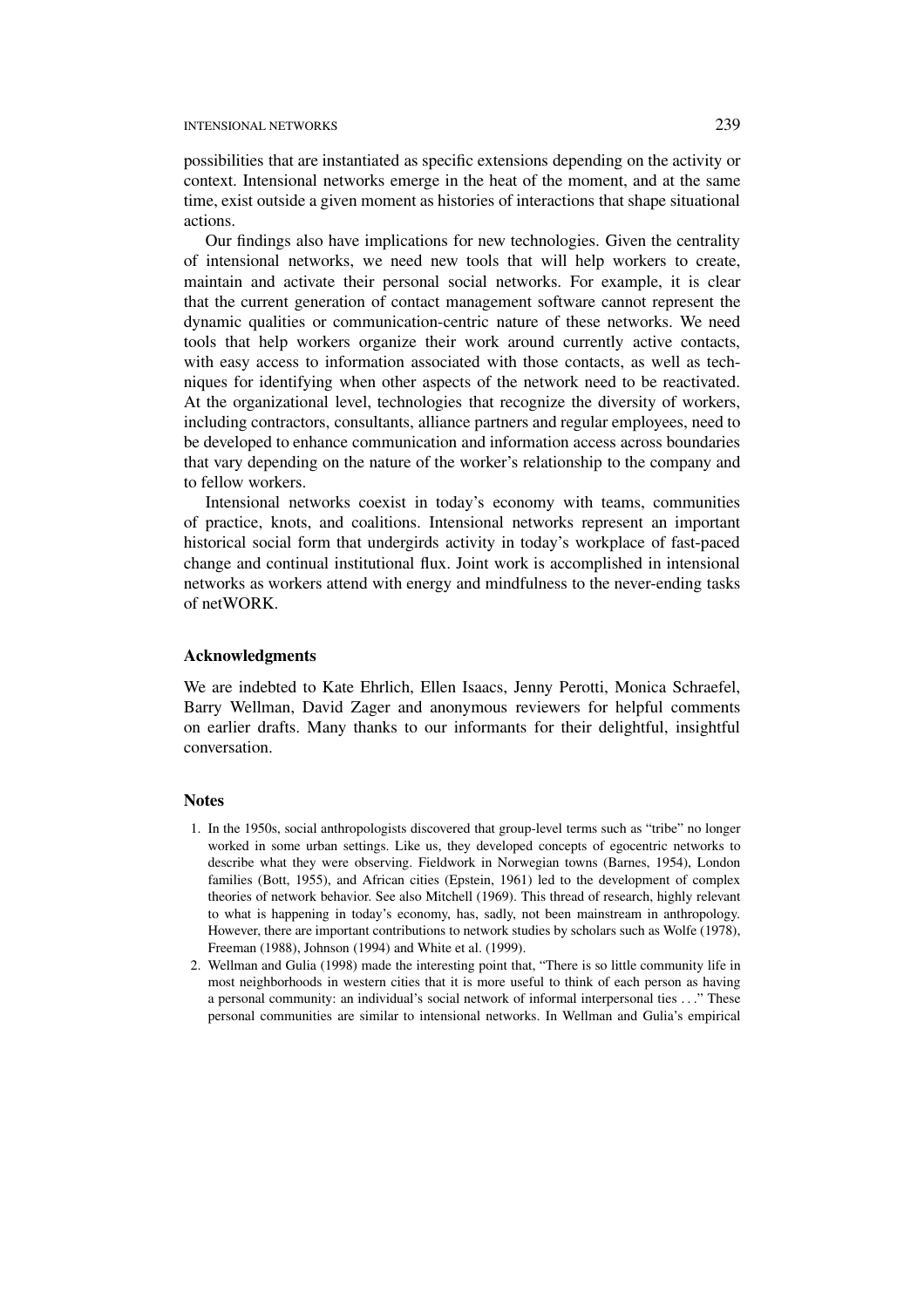worked they are scoped within interactions that take place on the Internet, and usually not for purposes of work.

3. Although we did not attempt quantitative treatment of intensional networks, we did ask informants how many people they thought were in their networks. Answers ranged from 100–500, probably underestimates because of the problems of remembering. Many people said "100" when we asked about how many people they might be dealing with in one way or another at a given moment (a live subnet). We could argue that this question of how big a network is not meaningful because people are so adept at expanding their networks, drawing on the networks of others, when a specific need arises, as we saw with Jane and others. Nonetheless, further quantitative research in this area would be interesting.

#### **References**

- Ancona, D. and D. Caldwell (1988): Beyond Task and Maintenance. *Group and Organizational Studies*, vol. 13, no. 4, pp. 468–494.
- Barley, S. (1988): On Technology, Time and Social Order. In F. Dubinskas (ed.): *Making Time*. Philadelphia: Temple University Press.
- Barnes, J. (1954): Class and Committees in a Norwegian Island Parish. *Human Relations*, vol. 7, pp. 39–58.
- Bishop, L. (1999): Visible and Invisible Work: The Emerging Post-Industrial Employment Relation. *Computer-supported Cooperative Work*, vol. 8, no. 1–2. Special issue, pp. 115–126.
- Bott, E. (1955): Urban Families: Conjugal Roles and Social Networks. *Human Relations*, vol. 8, pp. 345–385.
- Cappelli, P. (1999): *The New Deal at Work: Managing the Market-Driven Workforce*. Boston, MA: Harvard Business School Press.
- Casey, C. (1995): *Work, Self and Society*. London: Routledge.
- Castells, M. (1996): *The Rise of the Network Society*. Malden, MA: Blackwell Publishers.
- Daft, R. and R. Lengel (1984): Information Richness: A New Approach to Managerial Behavior and Organizational Design. In B. Straw and L. Cummings (eds.): *Research in Organizational Behavior*, vol. 6. Connecticut: JAI Press.
- Engeström, Y. and V. Escalante (1996): Mundane Tool or Object of Affection?: The Rise and Fall of the Postal Buddy. In B. Nardi (ed.): *Context and Consciousness: Activity Theory and Human-Computer Interaction*. Cambridge, MA: MIT Press.
- Engeström, Y., R. Engeström and T. Vähäaho (1999): When the Center Doesn't Hold: The Importance of Knotworking. In S. Chaiklin, M. Hedegaard and U. Jensen (eds.): *Activity Theory and Social Practice: Cultural-Historical Approaches*. Aarhus, Denmark: Aarhus University Press.
- Epstein, A. (1961): The Network and Urban Social Organization. *Rhodes-Livingstone Journal*, vol. 29, pp. 29–62.
- Freeman, L. (1988): Computer Programs in Social Network Analysis. *Connections*, vol. 11, pp. 26– 31.
- Fisher, K. and M. Fisher (1998): *The Distributed Mind: Achieving High Performance though the Collective Intelligence of Knowledge Work Teams*. New York: American Management Association.
- Friedkin, N. (1982): Information Flow Through Strong and Weak Ties in Intraorganizational Social Networks. *Social Networks*, vol. 3, pp. 273–285.
- Freeman, L. (1988): Computer Programs in Social Network Analysis. *Connections*, vol. 11, pp. 26– 31.
- Granovetter, M. (1973): The Strength of Weak Ties. *American Journal of Sociology*, vol. 78, no. 6, pp. 1360–1380.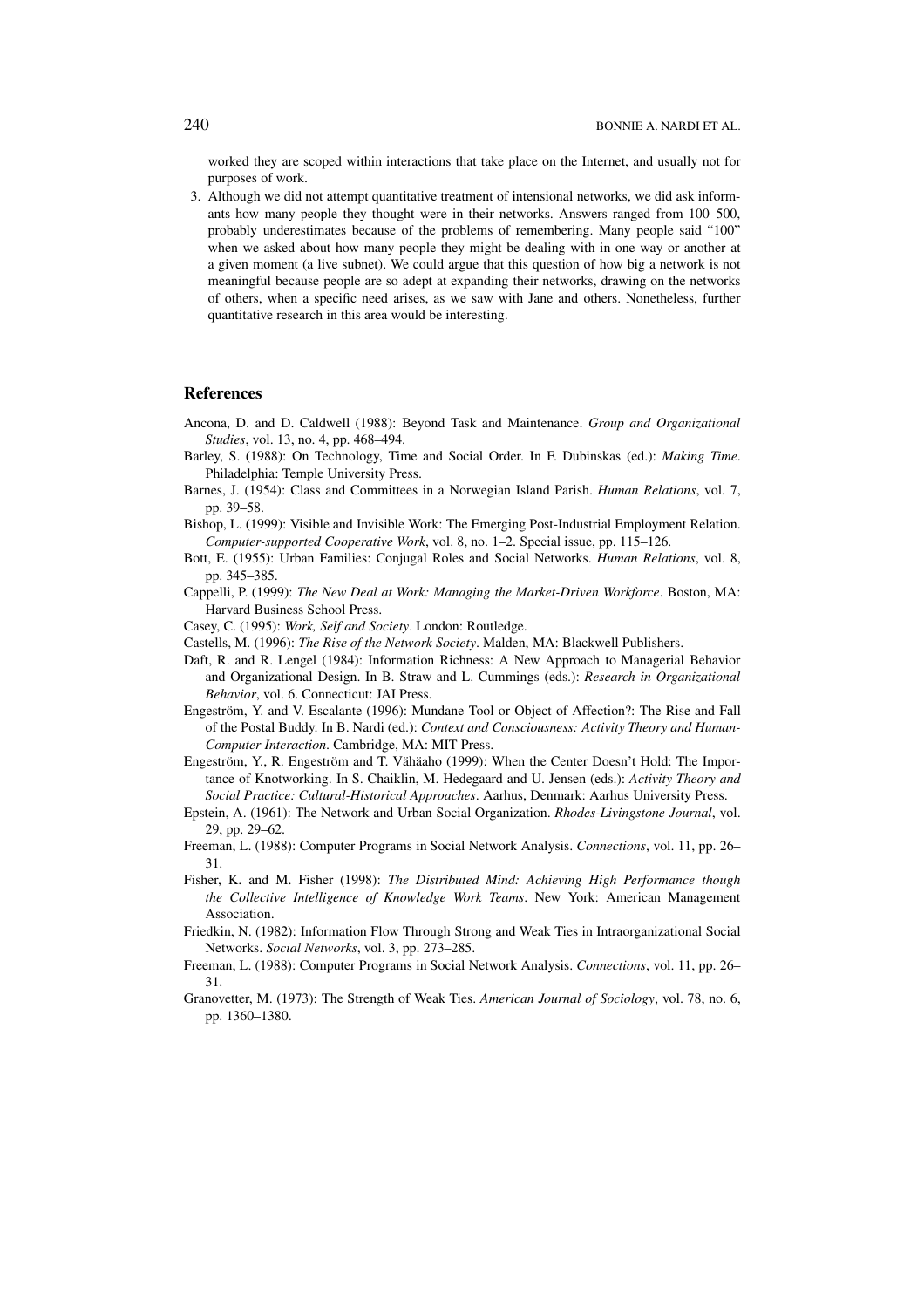- Gutwin, C. and S. Greenberg (2000): The Effects of Workspace Awareness Support. *Human-Computer Interaction*, vol. 6, no. 3, pp. 243–281.
- Jacoby, S. (1991): *Masters to Managers: Historical and Comparative Perspectives on American Employers*. New York: Columbia University Press.
- Jarvenpaa, S. and D. Leidner (1998): Communication and Trust in Global Virtual Teams. *Journal of Computer-Mediated Communication*, vol. 3, no. 4.
- Johnson, J. (1994): Anthropological Contributions to the Study of Social Networks. In S. Wasserman and J. Galaskiewicz (eds.): *Advances in Social Network Analysis*. Thousand Oaks: Sage Publications.
- Kraut, R., R. Fish, R. Root and B. Chalfonte (1993): Informal Communication in Organizations. In R. Baecker (ed.): *Groupware and Computer Supported Cooperative Work*. San Mateo, CA: Morgan Kaufman.
- Kuutti, K. (1996): Activity Theory as a Potential Framework for Human-Computer Interaction Research. In B. Nardi (ed.): *Context and Consciousness: Activity Theory and Human-Computer Interaction*. Cambridge, MA: MIT Press.
- Latour, B. (1996): *Aramis, or The Love of Technology*. Cambridge, MA: Harvard University Press.
- Lave, J. and E. Wenger (1991): *Situated Learning: Legitimate Peripheral Participation*. Cambridge: Cambridge University Press.
- Law, J. and M. Callon (1992): The life and Death of an Aircraft. In W. Bijker and J. Law (eds.): *Shaping Technology/Building Society*. Cambridge, MA: MIT Press.
- Leont'ev, A. (1974): The Problem of Activity in Psychology. *Soviet Psychology*, vol. 13, no. 2, pp. 4– 33.
- Lloyd, P. and P. Boyle (eds.) (1998): *Web-Weaving: Intranets, Extranets, Strategic Alliances*. Oxford: Butterworth-Heineman.
- Mark, G., J. Grudin and S. Poltrock (1999): Virtually Collocated Teams in the Workplace. *Proceedings ECSCW'99*.
- Miettinen, R. (1998): Object Construction and Networks in Research Work: The Case of Research on Cellulose-Degrading Enzymes. *Social Studies of Science*, vol. 38, pp. 423–463.
- Mitchell, J.C. (1969): *Social Networks in Urban Situations*. Manchester: Manchester University Press.
- Mortensen, M. and P. Hinds Fuzzy Teams: (2001). Boundary Disagreement in Distributed and Collocated Teams. In P. Hinds and S. Kiesler (eds.): *Distributed Work*. Cambridge, MA: MIT Press.
- Nardi, B., S. Whittaker and E. Bradner (2000): Interaction and Outeraction: Instant Messaging in Action. *Proceedings CSCW 2000*. Philapdelphia.
- Nardi, B. and V. O'Day (1999): *Information Ecologies: Using Technology with Heart*. MIT Press.
- Nardi, B. and Engeström, Y. (1999): A Web on the Wind: The Structure of Invisible Work. *Computer-Supported Cooperative Work*, vol. 8, nos. 1–2. Special issue, pp. 1–8.
- Nardi, B., A. Kuchinsky, S. Whittaker, R. Leichner and H. Schwarz (1996): Video-as-Data: Technical and Social Aspects of a Collaborative Multimedia Application. *CSCW*, vol. 4, no. 1, pp. 73–100.
- Nutt, G. (1996): The Evolution Toward Flexible Workflow Systems. *Distributed Systems Engineering*, vol. 3, no. 4, pp. 276–294.
- Nohria, N. and R. Eccles (1992): *Networks and Organizations*. Cambridge: Harvard Business School Press.
- Olson, G. and J. Olson (2000). Distance Matters. Forthcoming in *Journal of Human-Computer Interaction*.

Oravec, J. (1996): *Virtual Individuals, Virtual Groups*. Cambridge: Cambridge University Press. Orr, J. (1996): *Talking about Machines*. Ithaca, NY: Cornell University Press.

Østerlund, C. (1996): *Learning Across Contexts: A Field Study of Salespeople's Learning at Work*. Skriftserie for Psykologisk Institut. Vol. 21(1). Aarhus: Aarhus University, Psykologisk Institut.